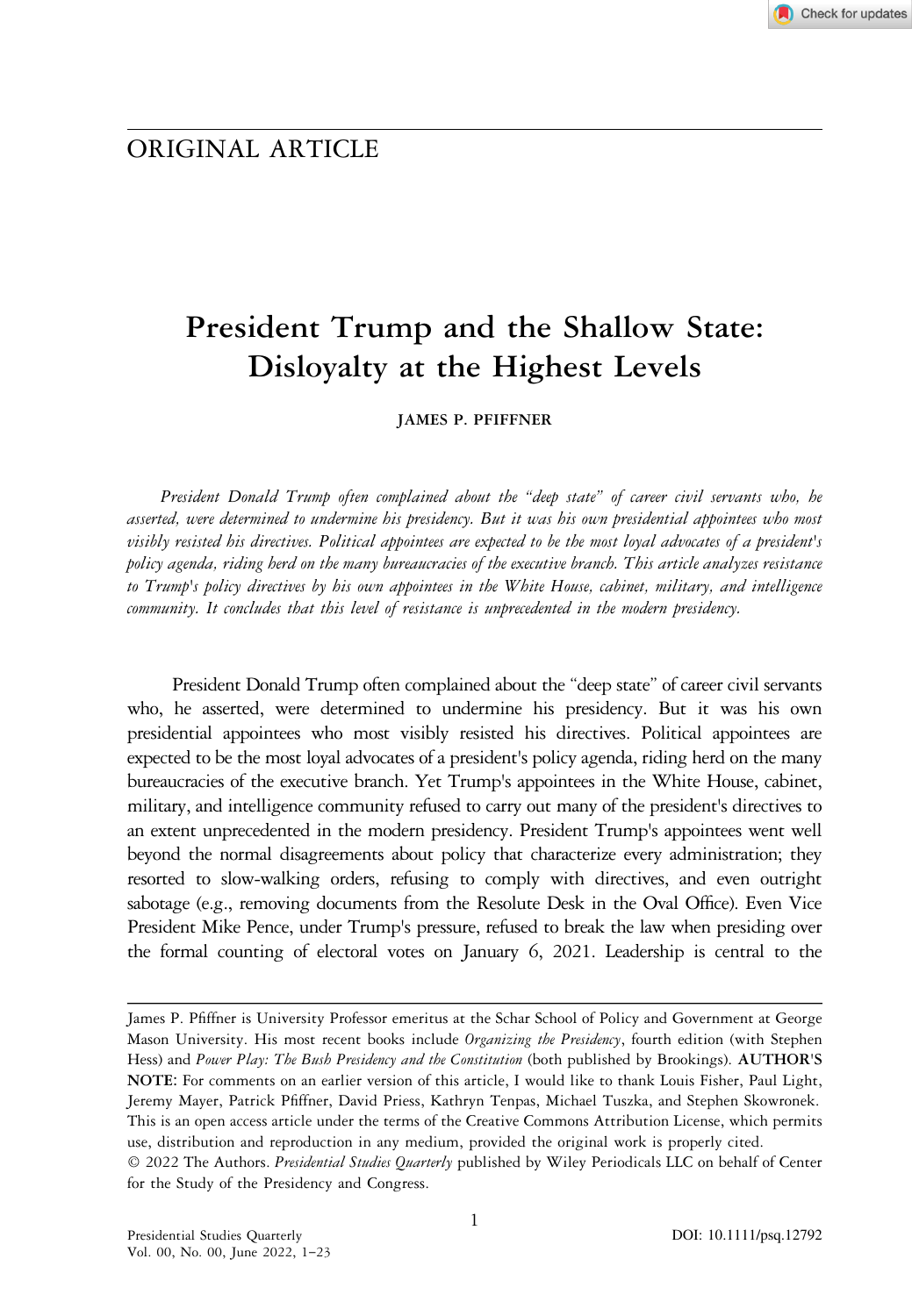presidency (Pfiffner 2018, 2021). The resistance to President Trump by his own appointees illustrates how different Trump's leadership was from other modern presidents.

## The Deep versus the Shallow State

Even though they take the same oath of office, the roles of career public servants and political appointees differ in important respects. Career bureaucrats are expected to remain neutral with respect to party and politics. In contrast, presidential appointees are partisans who are recruited to advance the president's policy agenda. Both sets of officials are expected to faithfully carry out the legal and ethical directives of the president.

## The Deep State

References to the deep state generally refer to the permanent government, that is, the career political and military professionals who are hired and promoted through the merit system on the basis of their qualifications and experience rather than their political affiliation (Glennon 2017; Nou 2017; O'Connell 2021).

The ethos of professional public administrators is that they must behave neutrally with respect to partisan politics and be willing to serve presidents of either political party. This neutrality requires civil servants to willingly set aside their personal preferences as citizens when they are acting as public professionals. This commitment to partisan neutrality ensures that the career bureaucracy is at the direction of, though not at the disposal of, the president and by extension his or her political appointees (Heclo 1977; Moynihan and Roberts 2021; Weber 1946; Wilson 1887).

Not surprisingly, the duty to adhere to the policy agendas of presidents of different parties has always been fraught with tension because civil servants often have personal political and policy preferences that favor the policies of one political party over the other. But as long as directives from political superiors are legal and ethical, government workers are duty bound to carry them out, whether or not they personally agree with the policy direction. If career public administrators disagree with administration policies, there are legitimate ways to register their disagreement without violating their duties. But once their voices have been heard, their duty is to implement the policies. Despite this strong ethos of professional public administrators, presidents often suspect that career bureaucrats cannot be trusted to carry out their policies with sufficient commitment.

When President Trump came to office, it seemed to many career employees that it was the equivalent of a hostile takeover. In his campaign for the presidency Trump had promised to "drain the swamp" in Washington, by which he meant career bureaucrats. His top campaign aide, Steve Bannon, declared that the purpose of the Trump presidency was to undertake the "deconstruction of the administrative state" (Kettl 2017; Rucker and Costa 2017).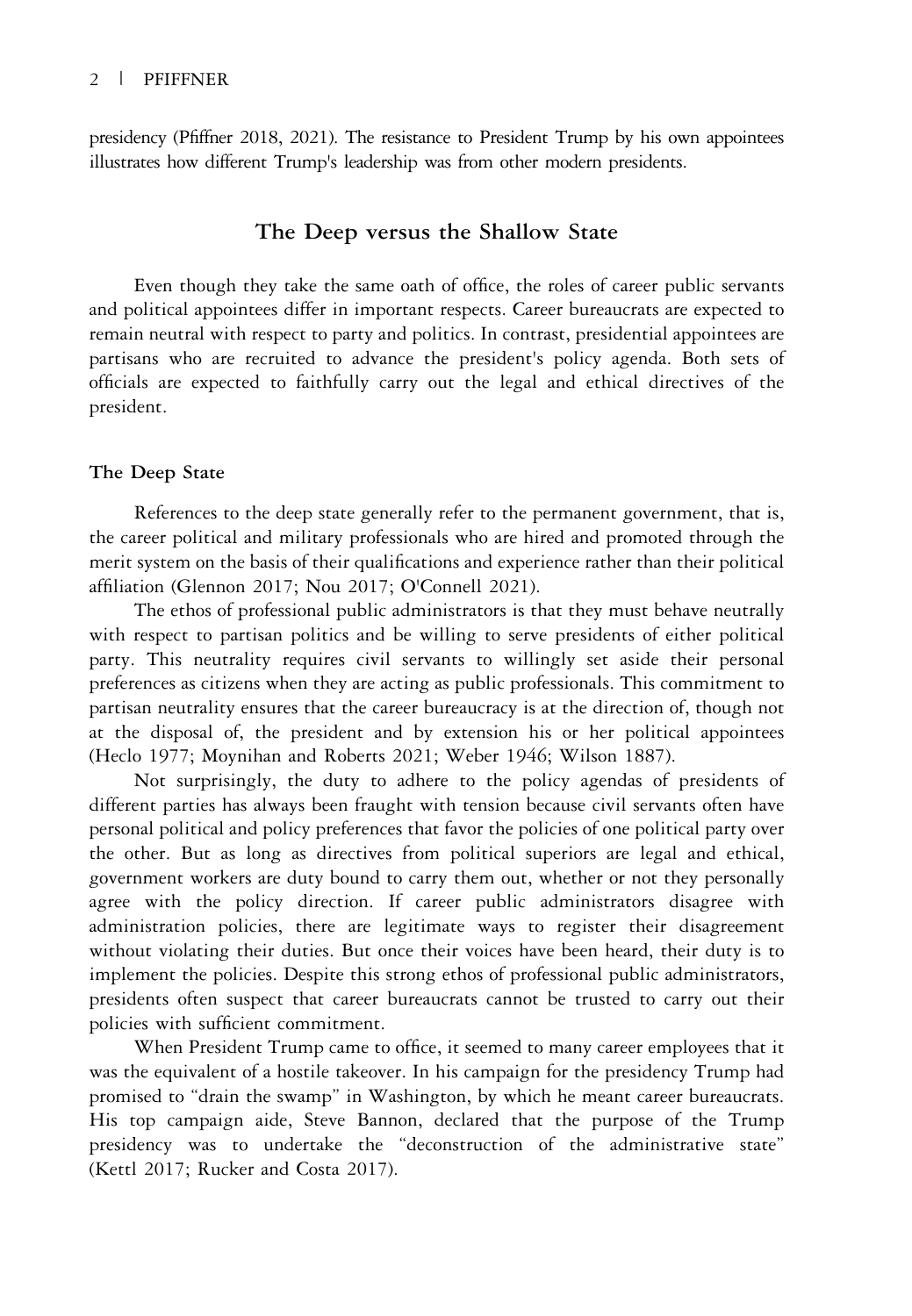During the Trump administration, some civil servants likely violated the spirit of neutrality in implementing administration policies (Nou 2016; Pfiffner 2019). Some of them testified in his first impeachment trial, despite Trump's attempts to stonewall the House Judiciary Committee. Any resistance from career bureaucrats, however, was not as effective or as blatant as the resistance by President Trump's own political appointees in the White House and at the highest levels of the executive branch.

#### The Shallow State

During the spoils system of the nineteenth century, most government workers were chosen based on their political affiliation. The Pendleton Act of 1883 created the merit system, in which professional qualifications were required for hiring, and political patronage was gradually reduced. By the 1950s, the federal merit system had expanded to cover most executive branch workers. But beginning with the creation of Schedule C positions in 1953, the number and levels of political appointments increased, and by the twenty-first century there were approximately 4,000 positions that presidents could fill, far more than any other contemporary democracy (Lewis 2012; Moynihan 2021; Pfiffner 2020).

White House staff and cabinet secretaries are the most powerful leaders in the executive branch. They are recruited and carefully chosen for their commitment to each president's policy priorities and entrusted with significant authority to carry out his or her orders. Resistance to presidents from their own appointees is highly unusual. Presidential appointees are presumably bound by personal loyalty to their president, ideological commitment to the administration's policy goals, and their loyalty to the president's political party. They are also highly ambitious and want to achieve policy goals to get credit for their loyal service. Overriding these loyalties, however, should be the oath of office that they take to "support and defend the Constitution of the United States" (5 U.S. Code, par. 3331).

Loyalty to the president's priorities, however, should not mean blind obedience; presidential advisors have a duty to give presidents their own unvarnished advice, but as is the case with career workers, once the president makes a decision, it is their duty to carry it out. In order to make wise decisions, it is crucial for presidents to listen to arguments on all sides of issues they are considering. What is striking about the Trump administration is that cabinet officials, and even White House staffers, had serious reservations about following some of the directives of the president; they sometimes resisted his directives based on their reservations.

In addition to the natural friction between presidential administrations and career civil servants, as is common in most administrations, the conflict between President Trump and his own appointees can be viewed as a clash between personal control and institutional continuity. Skowronek et al. (2021) characterize President Trump's approach to the presidency as a "unitary executive" approach, which holds that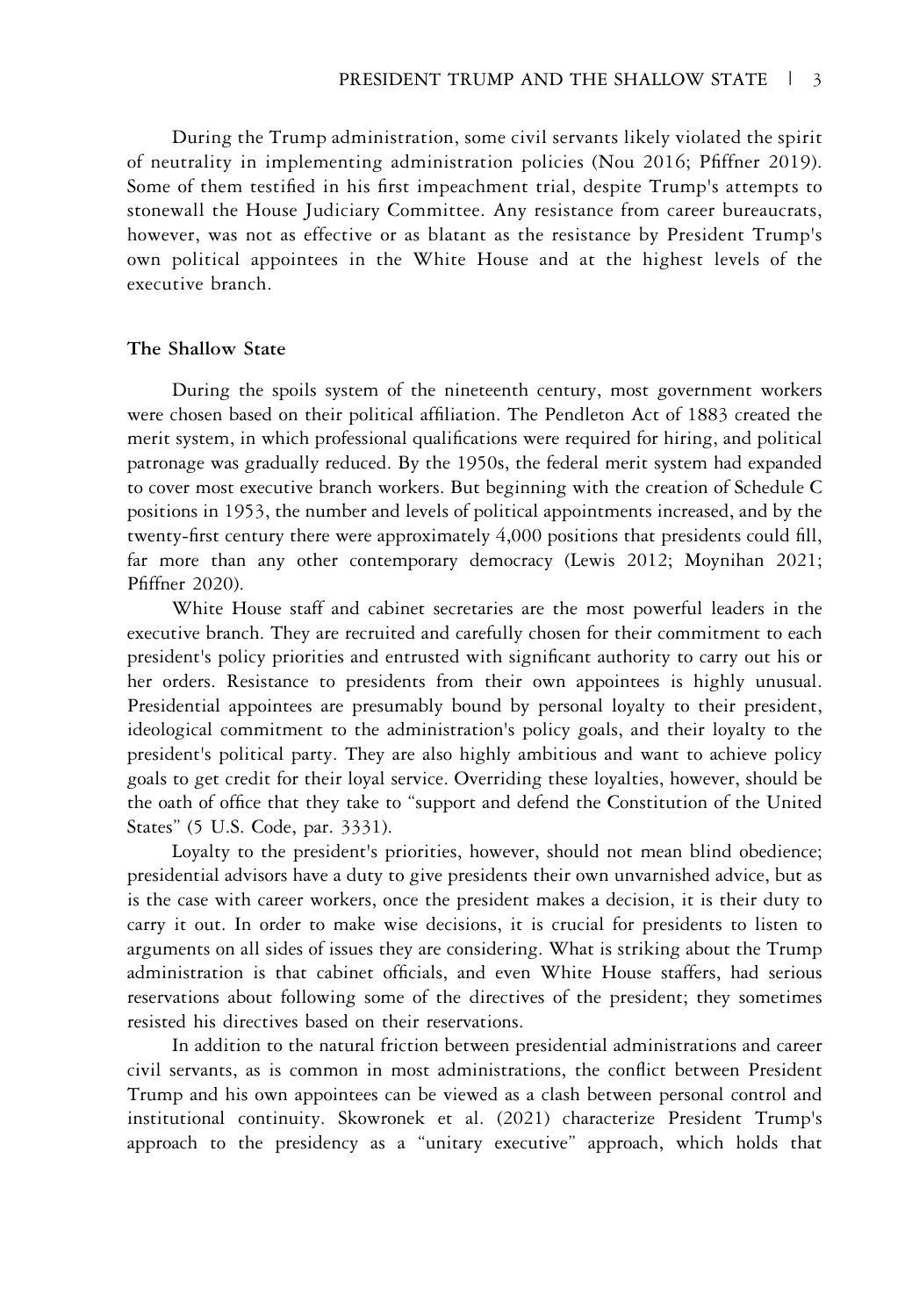## 4 | PFIFFNER

individual presidents should have complete control of the executive branch (Crouch et al. 2020; Pfiffner 2008, 219–22).

In contrast, some Trump administration officials felt that the president should adhere to the institutional norms and procedures that were developed in the presidency during the twentieth century. Skowronek et al. (2021) characterize the institutional perspective as concerned with due process, procedural safeguards, informed decision making, and collective responsibility.

These procedural aspects of the administrative state were designed to impose a rational decision making structure on presidents so that they would take into account the many possible consequences of their decisions. Ideally, these procedures would prevent presidents from making decisions based on personal whims that might jeopardize the country or national security. In contrast to this collective model of policy deliberation, Skowronek et al. argue that the "unitary executive" approach led Trump to feel that his personal wishes should determine executive branch policy.

Trump's confidence in his own instincts often led him to shut out or ignore his White House staff and cabinet secretaries, who thought that they were helping Trump achieve his policy goals by moderating his excesses and insisting on regular policy processes. But "the more the president's advisers enlisted regular processes to stave off unilateral action on Trump's preferred positions, the stronger his impulse became to shut down deliberations and to dictate decisions on his own authority" (Skowronek et al. 2021, 68).

So, what motivated President Trump's appointees to resist, and sometimes outright sabotage, his policy directives? Most of Trump's appointees agreed with his general policy goals; after all, they agreed to work in his administration:

- 1. Some agreed strongly with specific policies but thought that Trump was going about them in a counterproductive way. They thought that there were more effective ways to accomplish the same goals and objected to his means to achieve those goals, for instance, Trump's "Muslim ban," border policies, some national security policies, and his approach to Justice Department issues.
- 2. Some agreed with his general policy goals but thought that some specific policies were not in the best interest of the United States, for instance, Trump's hostility toward NATO, NAFTA, the Korean free trade agreement, and U.S. allies.
- 3. At other times, his appointees saw themselves as constitutional guardians or the "adults in the room" who could protect the country from Trump's potentially unwise or illegal directives, for instance, his Lafayette Square incident (discussed below) or his consideration of using U.S. military troops to seize voting machines during the 2020 election. Some also refused to carry out Trump's orders to protect themselves and their reputations. Examples of each of these types of motives are illustrated and explained below.

Sometimes the resisting appointees were successful in delaying or stopping Trump's policy wishes and sometimes they were not. The more important point has to do with the nature of Trump's leadership that resulted in unprecedented resistance to him by his own appointees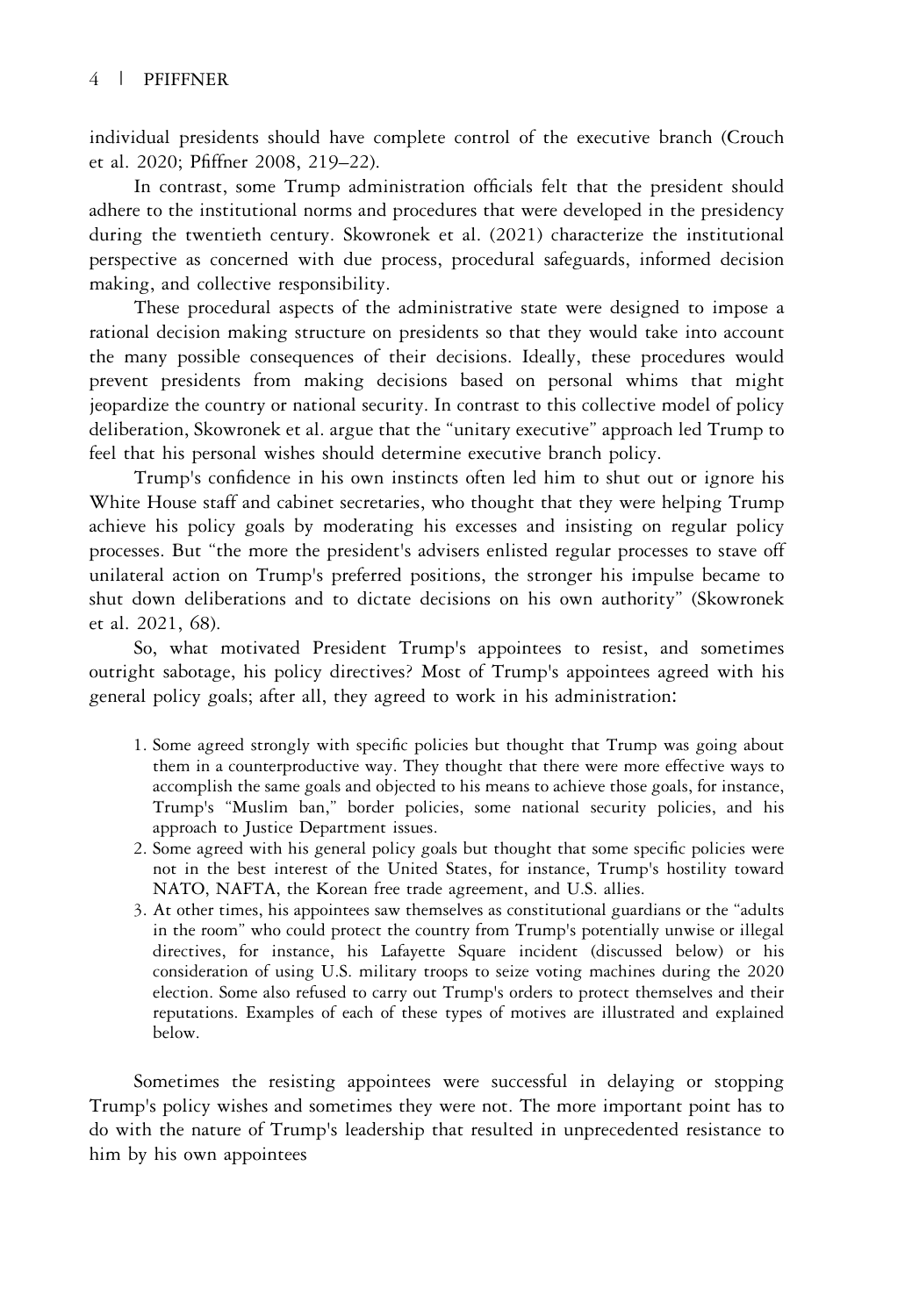#### New York Times Letter by "Anonymous"

Resistance to Trump's decisions by his own political appointees early in his administration was highlighted in an op-ed article by "Anonymous" published in the New York Times. The writer was later identified as Miles Taylor, who was deputy chief of staff to Kirstjen Nielsen, the Secretary of Homeland Security. The article announced: "I Am Part of the Resistance inside the Trump Administration" (Anonymous 2018). After the letter was published, President Trump tweeted "TREASON?" (Baker and Haberman 2018).

In the shocking article, Taylor explained that "the dilemma—which [President Trump] does not fully grasp—is that many of the senior officials in his own administration are working diligently from within to frustrate parts of his agenda and his worst inclinations." Taylor claimed not to be resisting from the left and said he supported many of the president's policies. But the president "engages in repetitive rants, and his impulsiveness results in half-baked, ill-informed and occasionally reckless decisions that have to be walked back." The article explained that the resisters "believe our first duty is to this country" rather than to the president and they would "do what we can to preserve our democratic institutions while thwarting Mr. Trump's more misguided impulses until he is out of office" (Anonymous 2018). It could be argued that if Taylor felt so strongly that he should have resigned, rather than continue to work in the administration. But like other Trump appointees (Isgur 2020), he felt that he could serve the administration and the country more effectively by staying in place and moderating Trump's instincts.

## White House Staff Resistance to Trump

In all administrations, high-level White House staffers have occasionally talked the president out of taking some ill-advised action. In the Trump administration, however, such warnings took place to an unusual extent. What is truly extraordinary in the Trump White House is that some members of his White House staff actively thwarted the president's wishes and undermined his policies; sometimes they were successful and sometimes not. White House staffers are the closest advisors to presidents, and the level of resistance coming from those closest to President Trump is unprecedented, as the incidents below illustrate.

On April 5, 2017, Steve Bannon and Environmental Protection Agency director Scott Pruitt, without any policy deliberation about the issue, went to the Oval Office and gave Trump a written proposal to withdraw from the Paris Climate Accord. Staff secretary Rob Porter considered a withdrawal unwise and judged that the issue had not been fully examined for legal or policy implications. Fearing that the president might pick up the proposal and make an announcement, Porter took the draft statement off Trump's desk (Woodward 2018, 191). Later, after multiple reviews, Trump did withdraw from the pact.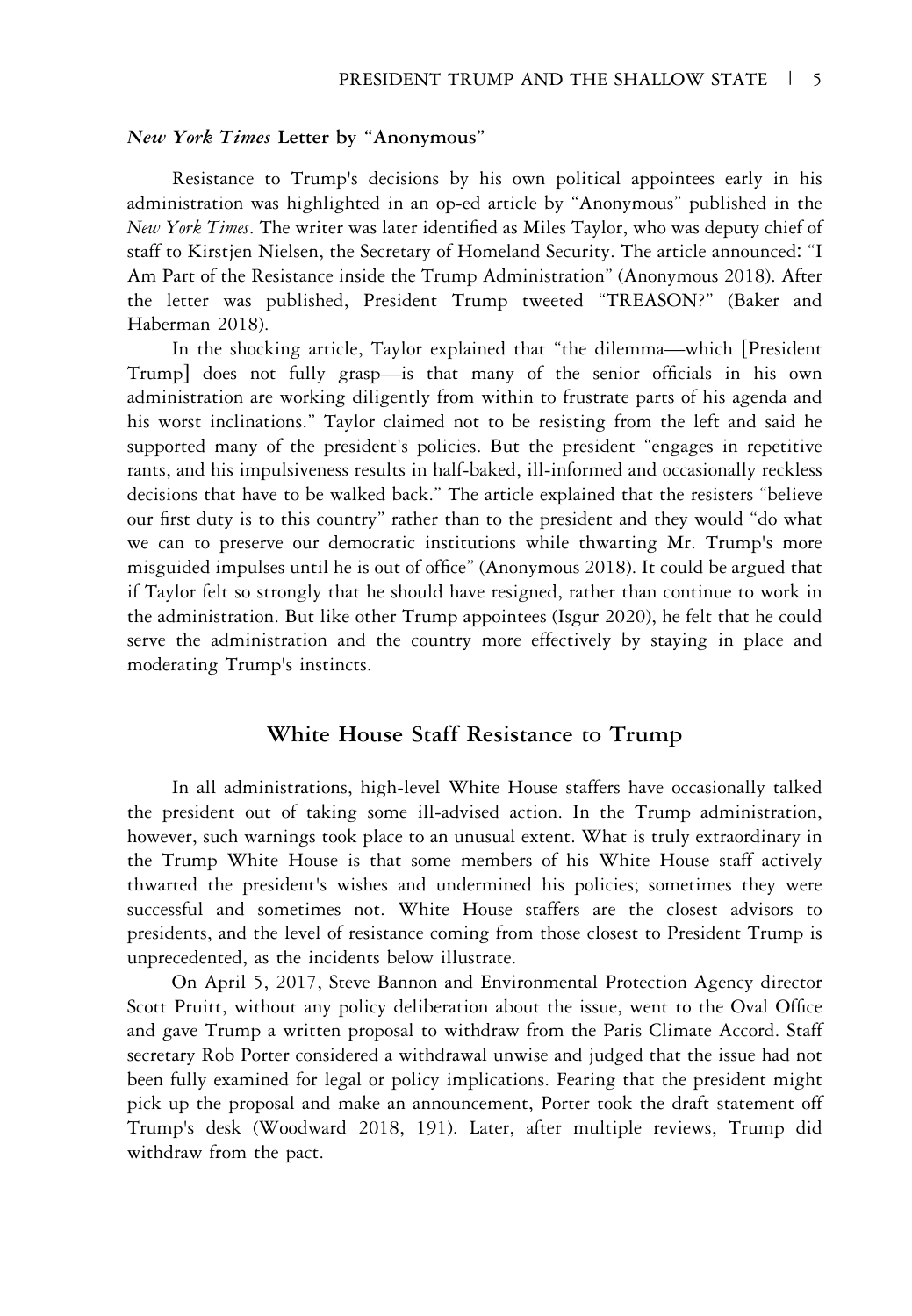## 6 | PFIFFNER

On April 25, 2017, Trump demanded that his staff prepare a document withdrawing the United States from the NAFTA pact with Mexico and Canada. "I want it on my desk on Friday." Gary Cohn, director of the National Economic Council, and Staff Secretary Porter thought that this precipitous act would be a disaster for the U.S. economy and relations with the two nations. Porter noted that the agreement called for a 180-day notice before one of the nations could withdraw, but he agreed to prepare a document for the president to sign. Calculating that if Trump did not see the document, he would forget about it, Cohn and Porter decided to "slow-walk" the order. Cohn told Porter: "I can stop this. I'll just take the paper off his desk before I leave. If he's going to sign it, he's going to need another piece of paper" (Woodward 2018, 155–59). Trump eventually compromised and renegotiated portions of the NAFTA agreement.

On June 8, 2017, at a meeting on steel tariffs, commerce secretary Wilber Ross was ready with a report recommending steel tariffs on China. Porter noted that the law required that the Secretary of Defense be consulted about national security implications. Trump said, "get it done quickly," but James Mattis ordered a formal defense study done before he decided how to advise the president. The decision had been effectively delayed, though Trump eventually did impose steel tariffs on China (Woodward 2018, 160).

At the end of August 2017, Trump wanted to fulfill a campaign promise to withdraw from the U.S. free trade agreement with South Korea (KORUS), even though James Mattis, Rex Tillerson, H. R. McMaster, and John Kelly advised against it. On September 5, a letter appeared in Trump's in-box stating, "the United States hereby provides notice that it wishes to terminate the Agreement." Fearing that withdrawing from KORUS would have unacceptable national security effects, Kelly told Porter: "The president's unhinged…. Rob, you've got to put a stop to this" (Woodward 2018, 263–64). Economic adviser Gary Cohn knew that the letter had not gone through a policy vetting and judged that if Trump saw the letter, he would sign it; so Cohn quietly removed it from Trump's desk. Later, after a formal meeting on the issue, Trump continued to pursue the idea, but Cohn and staff secretary Rob Porter simply did not follow Trump's order to prepare another draft letter. Eventually, Mattis talked the president out of abandoning the agreement with South Korea (Woodward 2018, 264–65).

Early in the administration, the president's son-in-law, Jared Kushner, had trouble getting a security clearance, thus preventing him from seeing sensitive information and the president's daily intelligence briefing (PDB). He was granted a temporary "interim" clearance. But in February 2018, Chief of Staff John Kelly directed that those with interim security clearances not be allowed to see top secret/sensitive compartmented information (TS SCI). Kushner's difficulties probably stemmed from his financial dealings with foreign banks and governments as well as his contacts with Russian officials that he initially neglected to disclose on his security clearance form (SF86). The career personnel who handled security clearances judged that the potential for foreign inducements or blackmail was sufficiently grave that they recommended against giving him a TS SCI clearance.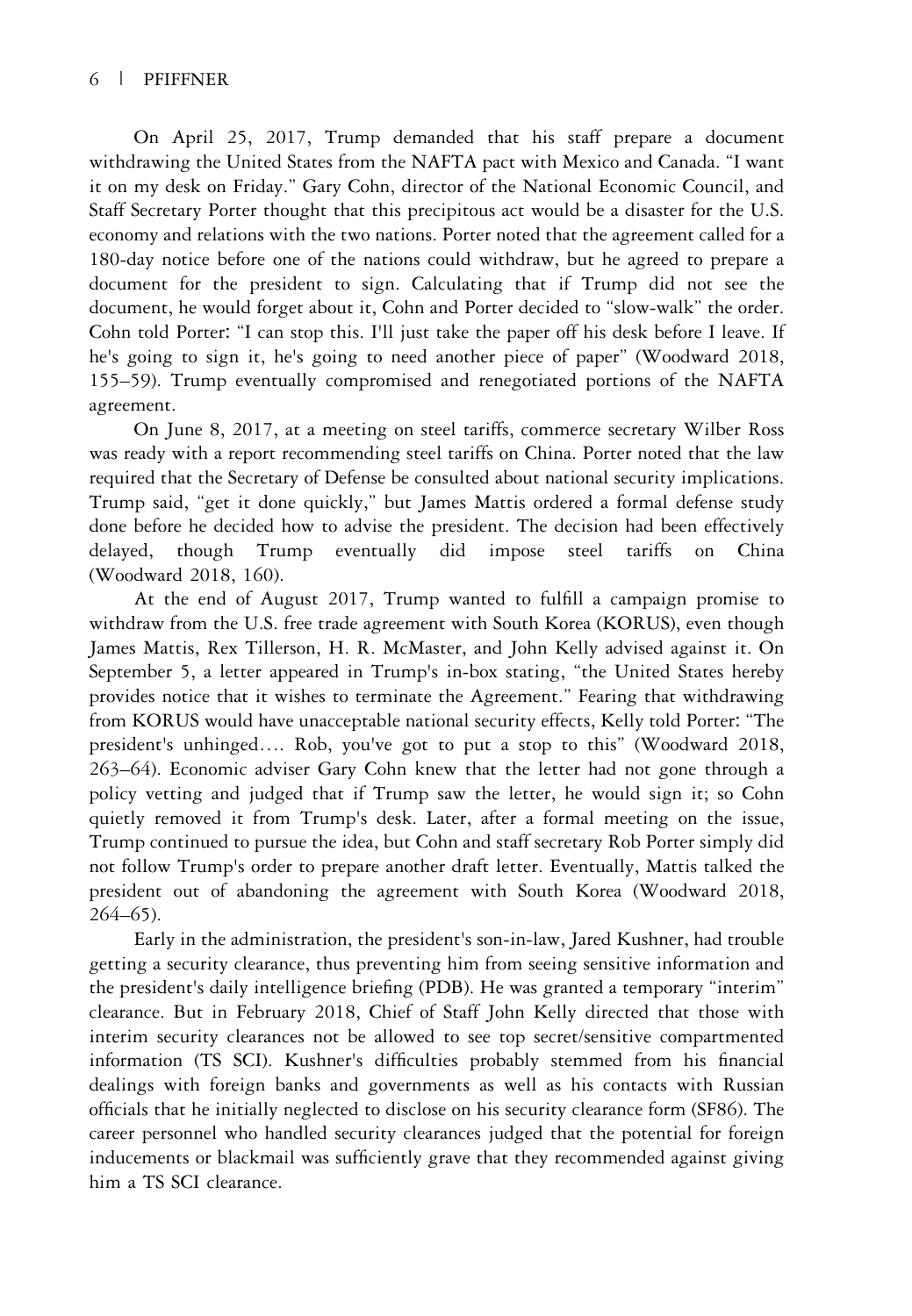When the president, who had the legal authority, finally directed that Kushner be granted the clearance, Chief of Staff John Kelly wrote a memo to the files saying that he had been ordered by Trump to give the clearance to Kushner. White House Counsel Donald McGahn also wrote a memo explaining why he recommended that Kushner not be given the security clearance. These unusual actions by White House appointees were explicitly taken because they thought that the president's judgment was wrong on the clearance issue. Once Kelly and McGahn were given direct orders, they complied but formally registered their dissent. It is highly unusual for White House staffers to write formal memos to the files to protect themselves against any allegations of impropriety (Haberman 2019).

During the Mueller investigation about possible Trump campaign coordination with Russia, Trump tried multiple times to get special counsel Robert Mueller fired in order to thwart the investigation. White House Counsel Donald McGahn confirmed that President Trump several times directed him to have Mueller removed, which he refused to do. Trump then directed McGahn to "create a record stating he had not been ordered to have the Special Counsel removed" (Mueller 2019, Vol. II, 5–6, 117–19). McGahn refused and prepared to resign from his position (Mueller 2019, Vol. II, 78, 86). Frustrated that Attorney General Jeffrey Sessions would not fire Mueller, the president then directed Chief of Staff Reince Priebus to call Sessions to convince him to turn in his resignation. Priebus initially agreed, but later decided not to follow the president's order (Mueller 2019, Vol. II, 95).

President Trump also directed Priebus to have National Security Council official K. T. McFarland write "an internal email that would confirm that the President did not direct Michael Flynn to call the Russian Ambassador about sanctions" (Mueller 2019, Vol. II, 42). The plan was for McFarland to resign and become ambassador to Singapore. She refused to write such an email, but she did write a memo to the files explaining her decision, noting that writing the letter would look too much like a quid pro quo offer from the president to get her to write the email (Mueller 2019, Vol. II, 43).

McGahn was known as "Mr. No" because he often resisted Trump's ideas that he considered illegal or ill-advised, and he resigned within two years. He was replaced by Pat Cipollone, who took care not to confront Trump directly so that he could act as a guardrail when Trump was tempted to act on Rudy Giuliani's legal advice (Leonnig and Rucker 2021, 372). When Trump was trying to overturn the 2020 election, he asked his lawyers to take a case directly to the Supreme Court. Cipollone seemed to agree but then said to colleagues: "It's just not happening…. But we're going to go find some other options [rather than going to the Supreme Court] to bring him so that we're not just telling him no" (Leonnig and Rucker 2021, 372).

The above pattern of White House staff resistance to Trump directives was reflected in the Mueller Report, which concluded that "the President's efforts to influence the investigation were mostly unsuccessful, but that is largely because the persons who surrounded the President declined to carry out orders or accede to his requests" (Mueller 2019, Vol. II, 158).

Two of the White House staffers noted above expressed their motivations for resisting some of Trump's directives. Staff secretary Rob Porter said, "A third of my job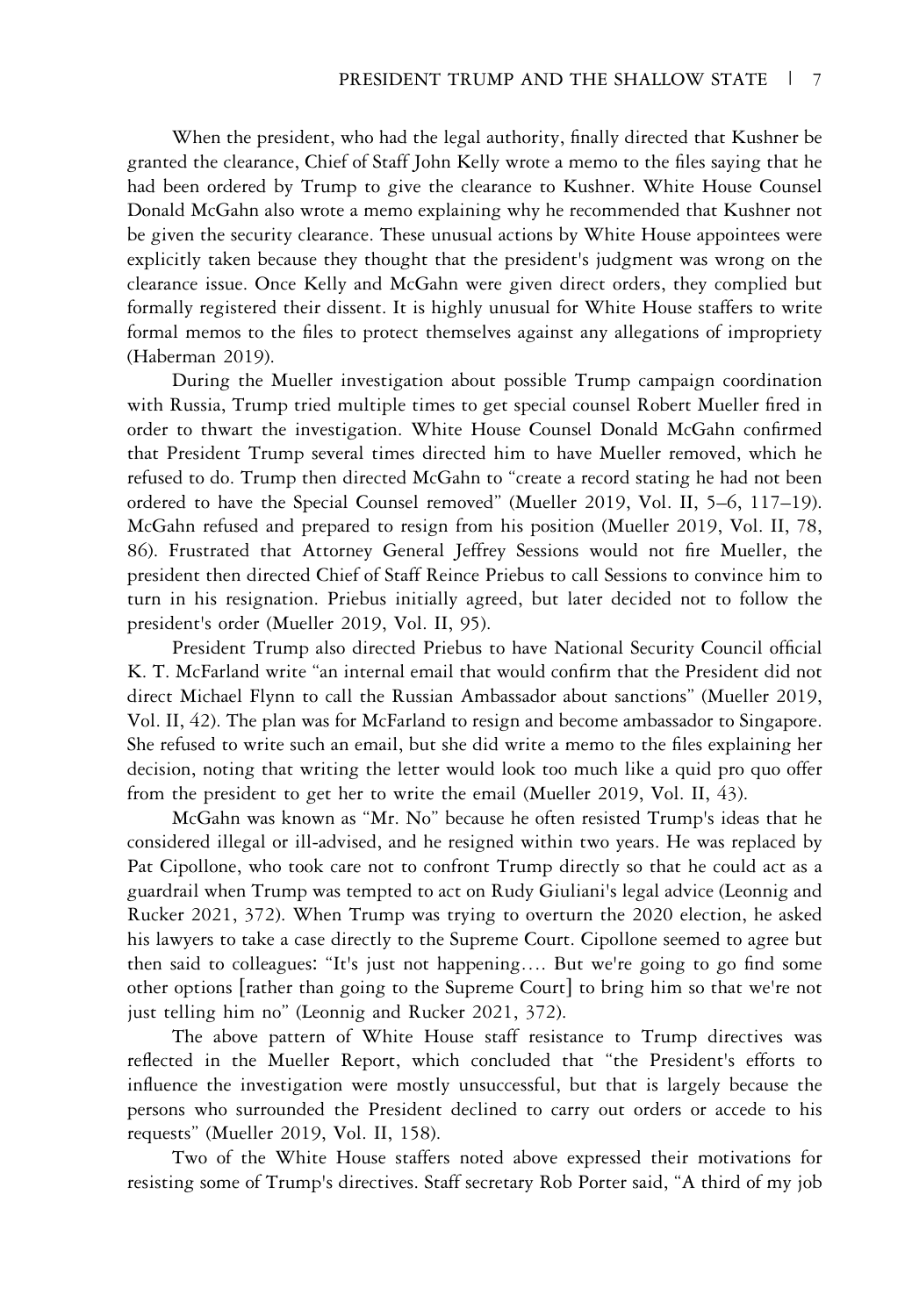was trying to react to some of the really dangerous ideas that he had and try to give him reasons to believe that maybe they weren't such good ideas" (Woodward 2018, xix). When top economic adviser Gary Cohn recounted how he removed decision papers from the president's desk, he said, "It's not what we did for the country. It's what we saved him from doing" (Woodward 2018, xix).

The difference between slow-walking a presidential decision and an orderly policy process can be blurry, but these examples demonstrate a lack of confidence in Trump's judgment by some of the highest officials in his administration. The White House staffers noted above judged that the presidential directives they received were sufficiently harmful to the country that they chose to delay their compliance or to outright resist the president's orders. That they were not always successful does not detract from the implications of their efforts.

## Cabinet Secretaries

Cabinet secretaries are the highest non-elected officials in the executive branch (Executive Level I). They are carefully chosen by the president to implement administration policies. Occasionally, there are public disputes between presidents and cabinet secretaries, and most often these are reported as cabinet–White House staff friction. Although presidents occasionally feel the need to fire their cabinet appointees, the reasons seldom stem from outright refusals to carry out presidential directives. Most often, secretaries are allowed to resign gracefully, and presidents tend to downplay departures from their administrations.

In contrast to other presidencies, the Trump presidency was marked by high levels of antipathy between the president and some of the most important cabinet positions, for example, those in the Departments of State, Defense, Justice, and Homeland Security; departures were often carried out by tweets accompanied by insults from the president.

#### State Department

On August 8, 2017, President Trump reacted to North Korea's testing of missiles that might be used against the United States, saying that any threats "will be met with fire and fury like the world has never seen." The language had not been discussed with his top national security team—McMaster, Mattis, or Tillerson—or with his chief of staff, former general John Kelly. After Trump's remarks, Secretary of State Tillerson tried to reassure the country, saying, "I think Americans should sleep well at night, have no concerns about this particular rhetoric of the last few days" (Baker and Harris 2017). The next day, Trump said of his previous rhetoric that "maybe it wasn't tough enough" (Baker 2017), and later in a speech to the United Nations, he threatened to "totally destroy North Korea" (Nakamura and Gearan 2017).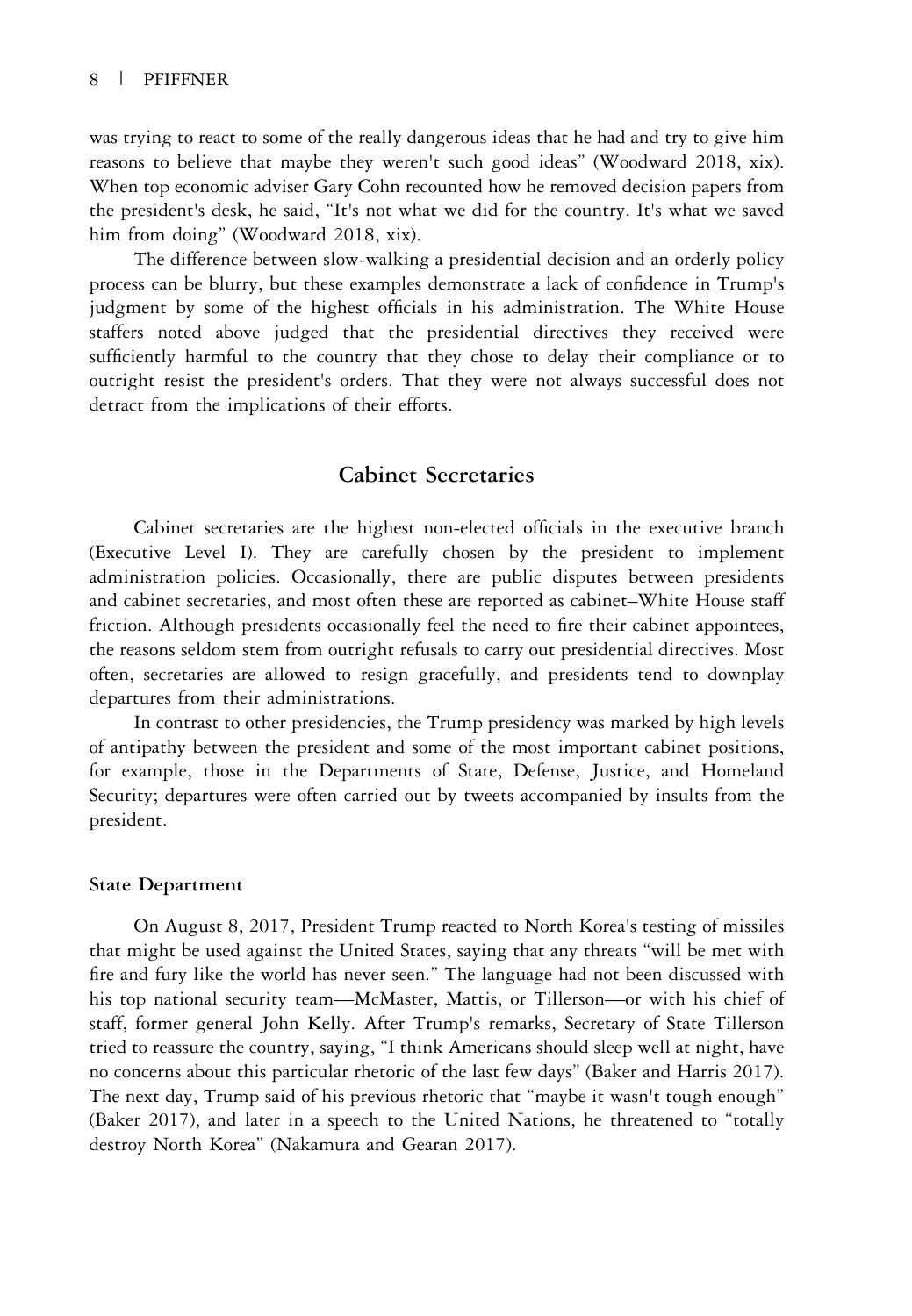On September 30, when Rex Tillerson was in Beijing negotiating with the Chinese to gain their help with North Korea, he told reporters: "We have lines of communication to Pyongyang." But the next day, Trump tweeted that Tillerson "was wasting his time trying to negotiate with Little Rocket Man. Save your energy Rex, we'll do what has to be done" (Baker and Sanger 2017). The president had just undercut the credibility of his secretary of state in a public and humiliating way. When asked about the president's comment, Secretary Mattis contradicted the president, saying, "We're never out of diplomatic solutions" (Bat 2017).

After Secretary of State Rex Tillerson had left the administration, he recalled: "So often, the president would say, 'Here's what I want to do and here's how I want to do it,' and I would have to say to him, 'Mr. President, I understand what you want to do, but you can't do it that way.' It violated the law" (Blake 2018).

#### Department of Homeland Security

In April 2019, Secretary of Homeland Security Kristjen Nielson refused to implement a White House plan to arrest thousands of immigrants in major cities across the country and deport them. She and Customs Enforcement deputy Ronald Vitiello refused to implement the plan, not for ethical, legal, or moral reasons, but because they thought the plan was not well thought through and that that it would use resources that were needed for ongoing border operations. Nielson and Vitiello were fired by Trump and replaced shortly after they refused to carry out the president's wishes (Miroff and Dawsey 2019).

When Trump was trying to overturn the 2020 election, he suggested in a White House meeting that the Department of Homeland Security should seize voting machines from states that had voted for Biden in order to inspect them for fraud. But acting secretary of DHS Chad Wolf told Trump that they had no authority to do so (Sonmez et al. 2020). Attorney General William Barr said that he saw "no basis now for seizing machines by the federal government" (Olorunnipa and Wootson 2020). After DHS Trump appointee Christopher Krebs declared that "the November 3rd election was the most secure in American history," Trump fired him (Peiser 2020).

#### Department of Defense

In the spring of 2017, Trump was upset about the trade deficit with South Korea. In addition to wanting to withdraw from the United States—Korea free trade agreement, he ordered the removal from South Korea of the U.S. Terminal High Altitude Area Defense (THAAD) installation, which was essential for detecting any missiles coming from North Korea. He felt that the cost of the installation was too high, and he wanted the installation moved to Portland, Oregon. Ignoring the advice of his national security adviser H. R. McMaster, Secretary of Defense James Mattis, and economic advisor Gary Cohn, Trump demanded: "Fuck it, pull it back and put it in Portland!" (Woodward 2018, 106, 224). McMaster told the South Korean chief of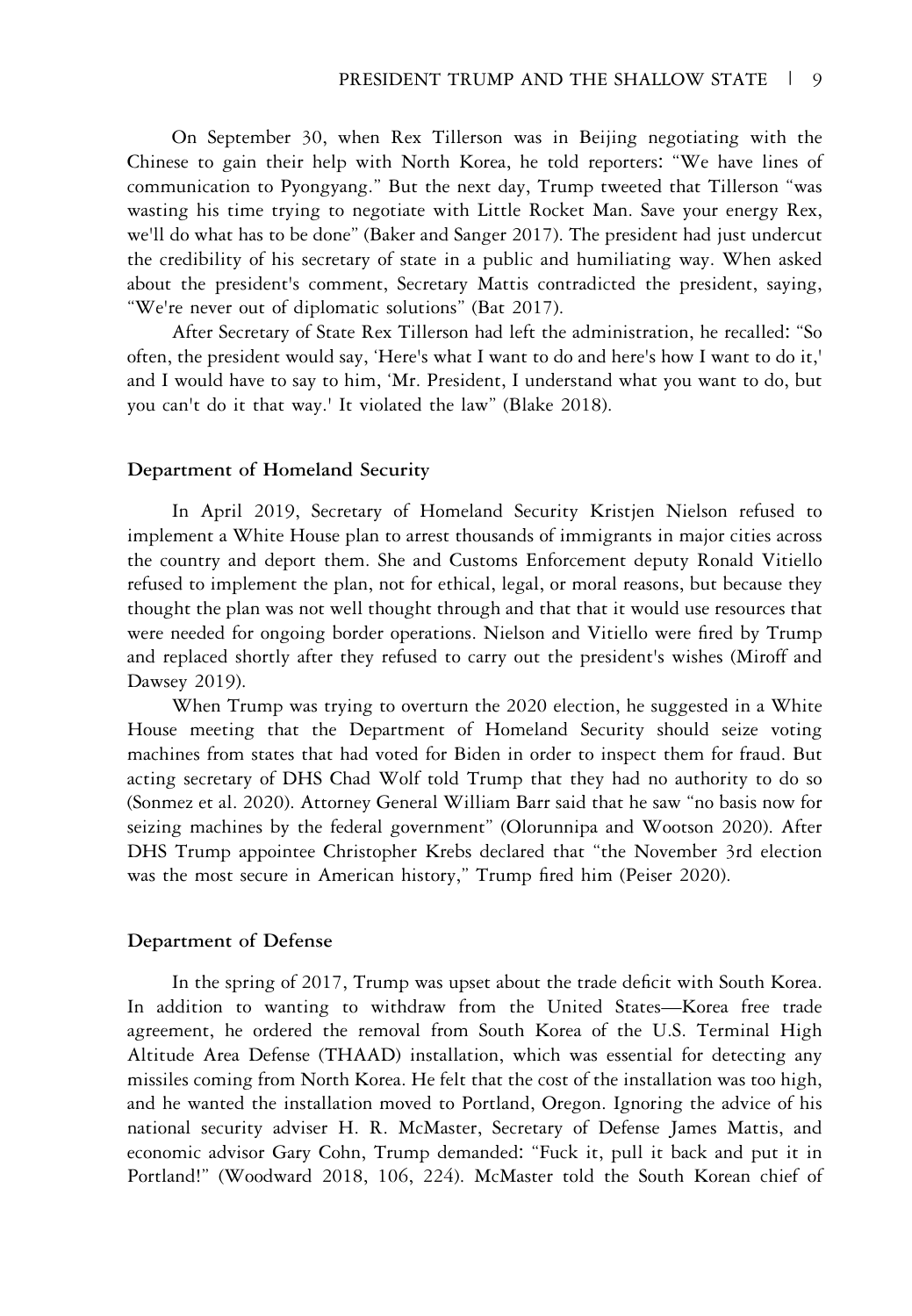national security that the United States would stand by its agreement unless it was fully renegotiated. Mattis refused to carry out the direct order until he was able to talk the president out of his decision (Woodward 2018, 106, 224).

In April 2017, after Bashar al-Assad ordered a sarin gas attack on rebel forces, Trump told Secretary Mattis on the phone: "Let's fucking kill him! Let's kill the fucking lot of them." Mattis said he would follow up on it. He then hung up the phone and said, "We're not going to do any of that." Mattis and his staff then prepared military options for the president, who ended up ordering a strike of 60 Tomahawk missiles on a Syrian airfield (Woodward 2018, 146–47).

On July 26, 2017, President Trump tweeted that, contrary to then current policy, the military would not allow any transgender individuals to enter the armed forces. After Trump's tweet, Chairman of the Joint Chiefs of Staff Joseph Dunford and Secretary James Mattis refused to implement the president's wishes until they received a formal policy directive from the White House. That is, they slow-walked the policy change. During the delay, court cases were filed and the directed policy change was suspended (Woodward 2018, 201–3). In 2019, the Supreme Court allowed the ban to go into effect.

In May 2020, Trump said that he wanted to recall retired generals Stanley McChrystal and William McRaven, who had been publicly critical of Trump, and have them court-martialed. Secretary of Defense Mark Esper and Chairman of the Joint Chiefs, General Mark Milley resisted, and Trump relented only after Milley said that he would personally talk to them about not speaking so publicly about Trump (Lamothe 2022). Articulating his self-perceived role as guardian, Esper wrote in his memoir (2022): "If I wasn't there and Milley wasn't there, what would have happened?"

During the summer of 2020, Trump was frustrated about drug cartels in Mexico and asked Esper twice if the United States could use military force. "We could just shoot some Patriot missiles and take out the labs quietly, and no one would know it was us" (Haberman 2022). Esper explained that it was against international law and refused to take action.

On November 11, 2020, General Milley was given a memo, signed by President Trump, stating: "I hereby direct you to withdraw all U.S. forces from the Federal Republic of Somalia … and the Islamic Republic of Afghanistan no later than 15 January 2021" (Woodward and Costa 2021, 156–58). Neither Secretary of Defense Christopher Miller nor General Milley nor National Security Advisor Robert O'Brien had been consulted or informed about the abrupt policy change. Milley and Miller went to the White House, and Trump was convinced to rescind the memo. The memo was reportedly prepared by White House personnel director John McEntee and Vic Pence's advisor Douglas Macgregor (Woodward and Costa 2021, 158).

#### Department of Justice

Former senator Jeffrey Sessions, one of Trump's earliest endorsers in the 2016 campaign, denied that he had any contact with Russians during the 2016 campaign.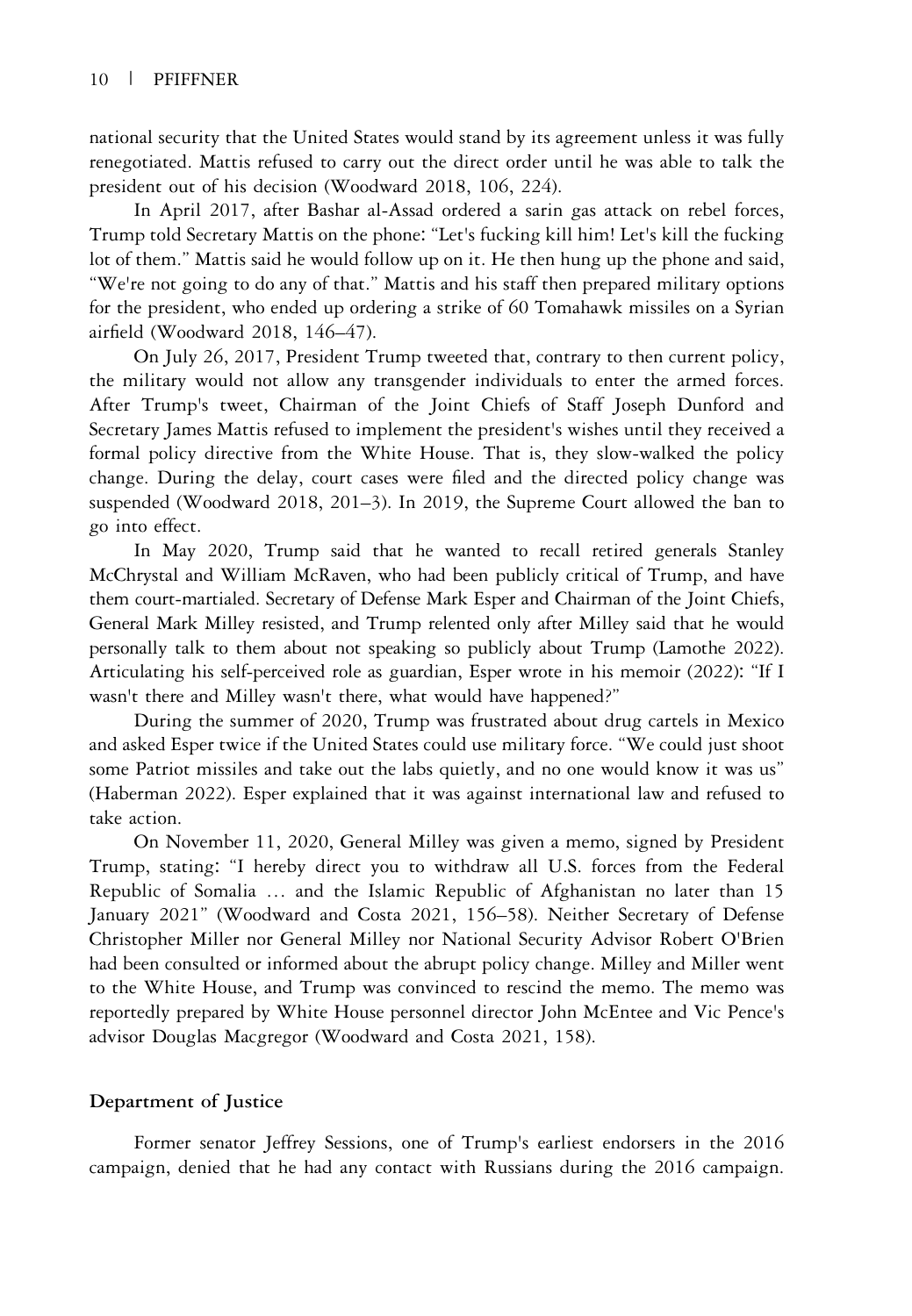After being appointed attorney general, it became clear that his previous statement was false, and he decided to recuse himself from the FBI investigation into Russian interference in the 2016 presidential election. As the investigation of possible cooperation continued in the spring of 2017, Trump expressed frustration with Sessions for recusing himself and not firing FBI director James Comey. In May 2017, Trump fired Comey, and Acting Attorney General Rod Rosenstein appointed Robert Mueller to conduct the investigation into the Trump campaign.

As Mueller's investigation progressed, Trump became angrier and tweeted that Sessions should fire Mueller. When Sessions refused to reverse his recusal decision, Trump publicly denounced Sessions (Keneally 2017; Leonnig et al. 2018). In an interview with the New York Times, Trump said: "Sessions should have never recused himself, and if he was going to recuse himself, he should have told me before he took the job and I would have picked somebody else…, which frankly I think is very unfair to the president" (Baker et al. 2017). Referring to Sessions as "beleaguered," Trump tweeted: "I am disappointed in the Attorney General" (Conway 2017). As noted above, Trump also asked several members of his White House staff to get Sessions to resign, though they refused to do so (Mueller 2019, Vol. II, 5–6, 78, 86, 117–19).

It was an extraordinarily unusual situation to have a president fire the FBI director and then publicly rebuke and impugn the integrity of his appointed leadership of the Department of Justice, including his attorney general, his deputy attorney general, and the deputy's appointee, Mr. Mueller, as well as the acting director of the FBI, Andrew McCabe. The lack of responsiveness from the Justice Department led Trump to refer to it as the "Deep State Justice Department" (Stewart 2019, 279).

After the 2020 votes were counted it became clear that Joseph Biden had won the presidency, but Trump declared that he had won and that the Democratic victory was a fraud. Over the next two months, Trump undertook a number of actions to overturn the election results. Some of those actions involved the Department of Justice.

The Department of Justice had a long-standing practice not to investigate allegations of election irregularities until after votes were certified so as not to insert itself into the politics of campaigns. Nevertheless, on November 9, Attorney General Barr instructed his subordinates to begin investigating Trump's false claims of election fraud (U.S. Senate 2021, 5). After the investigations, Barr told Trump on December 1 that Justice Department investigations had "not seen fraud on a scale that could have effected a different outcome in the election" (Benner and Schmidt 2020).

According to the Senate Judiciary Committee Majority Staff Report, Subverting Justice, Trump "directly and repeatedly asked DOJ's acting leadership to initiate investigations, file lawsuits on his behalf, and publicly declare the 2020 election corrupt" (U.S. Senate 2021, 2). As part of his efforts, Trump worked with the assistant attorney general for the Civil Division of the DOJ, Jeffrey Clark, who agreed with Trump that the election had been marred by fraud.

On December 28, 2020, after talking with Trump, Clark emailed Acting Attorney General Jeffrey Rosen and Principal Associate Attorney General Richard Donoghue, attaching a draft letter ("Georgia Proof of Concept") saying that the DOJ had taken notice of irregularities in the 2020 election and that a special session of the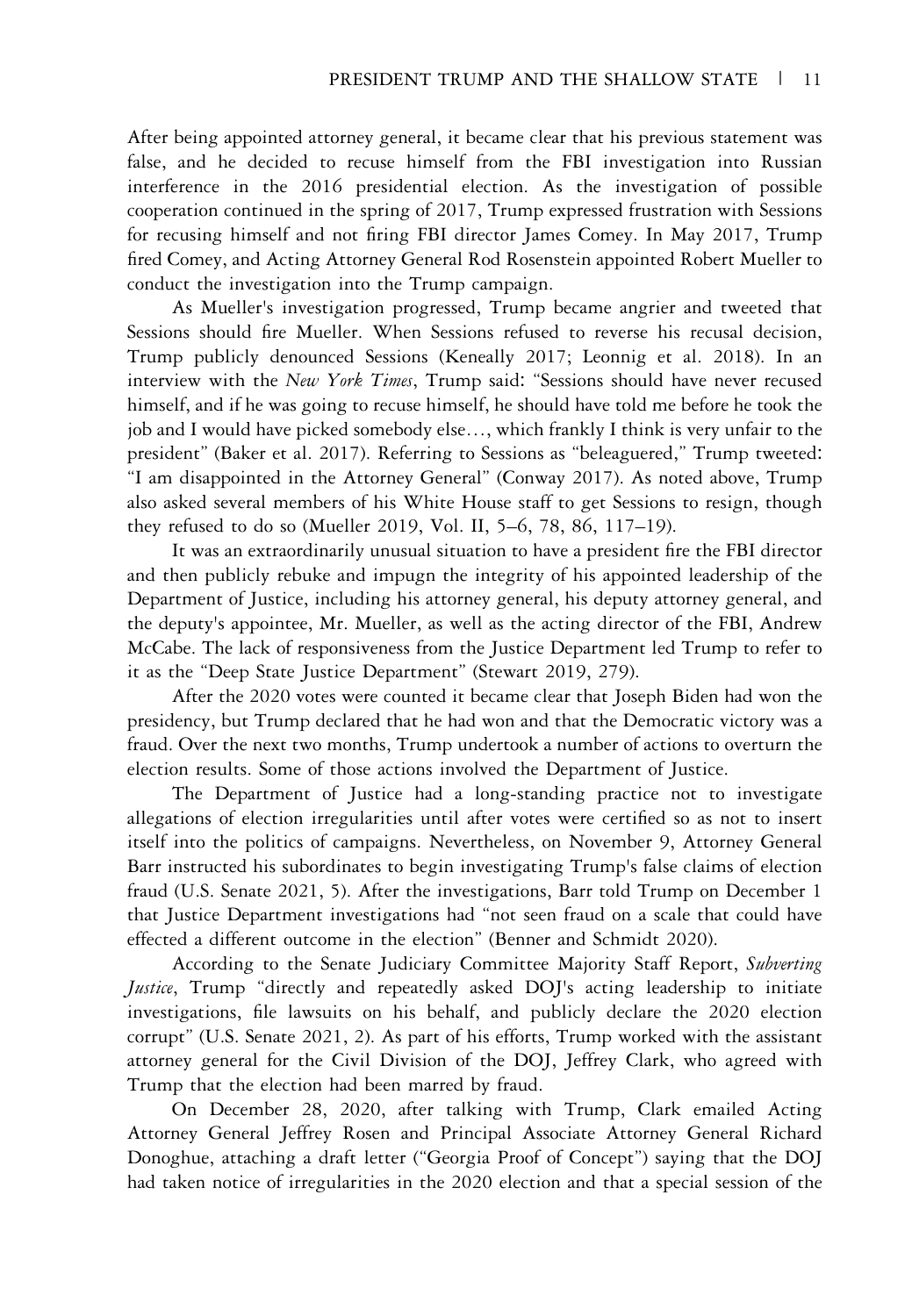state legislature should be called to "consider appointing a new slate of Electors." He further suggested that similar letters be sent to "each relevant state" (U.S. Senate 2021, 4). Rosen and Donoghue rejected Clark's proposal, after which Clark disclosed that Trump had offered to fire Rosen and replace him with Clark. The implied threat was that if Rosen sent the letter, Clark would reject Trump's offer to replace him.

The issue of the Clark-drafted letter to Georgia and the replacement of Rosen by Clark came to a head on January 3 when Rosen, along with his deputy, Richard Donoghue, were called to a meeting with Trump and Clark in the Oval Office. According to Rosen, Trump stated at the beginning of the meeting: "One thing we know is you, Rosen, aren't going to do anything to overturn the election" (U.S. Senate 2021, 38). Note that Trump did not say challenge the vote count but specified "overturn the election." According to notes taken by Deputy Attorney General Richard Donoghue, on December 27, Rosen told Trump that the Justice Department could not change the outcome of the election. Trump responded: "just say the election was corrupt and leave the rest to me and the [Republican] Congressmen" (U.S. Senate 2021, 16). Rosen told Trump that he would not send the letter to Georgia because there was no evidence of fraud or irregularities in the election.

Donoghue told Trump that he and seven DOJ assistant attorneys general (all Trump appointees) would resign if Clark were appointed to replace Rosen. The president's counsel, Pat Cipollone, calling Clark's proposal a "murder-suicide pact," said that he and his deputy would also resign if Trump carried out his plan to replace Rosen with Clark (U.S. Senate 2021, 250–54). At the end of the meeting, Trump decided not to replace Rosen with Clark.

As illustrated by the above examples, President Trump's most important cabinet secretaries—State, Defense, Justice, and DHS—refused to carry out the president's preferences, directives, and orders. This type of resistance to a president by the highest appointed leaders in the executive branch is unprecedented in the modern presidency.

## Military and Intelligence Officials

The highest-ranking officers in the U.S. military services reach their positions through lengthy careers, but they are technically presidential appointees who must be confirmed by the Senate. Even though the president makes personal decisions about the highest-ranking officers, for practical purposes they are not considered political appointees but rather experts who achieve their ranks through rigorous selection processes. Since the president is constitutionally the commander in chief of the military services, officers are legally bound to carry out all lawful orders. In addition, strong professional norms and regulations prohibit active-duty military officers from publicly participating in partisan politics or criticizing presidential decisions. Thus, the level of public commentary and professional resistance of military leaders to President Trump was highly unusual.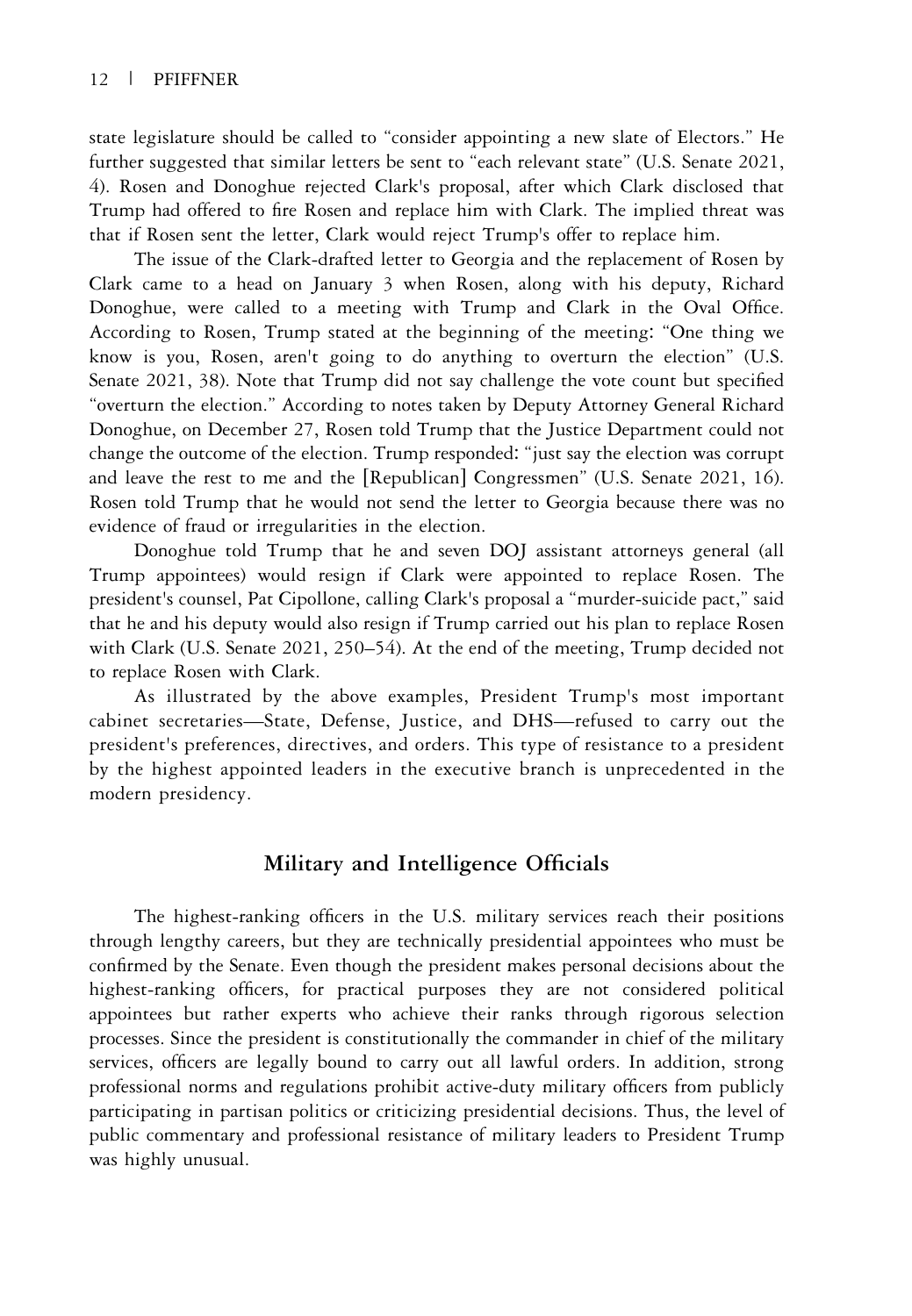Top-level intelligence officials, such as the director of the CIA and director of national intelligence, are political appointees, personally selected by the president, and they presumably reflect the president's policy views. Strong norms in the intelligence community constrain intelligence officials from publicly disagreeing with the president. Thus, it is unusual that the highest-level appointees in the intelligence community at times resisted President Trump.

#### Military Leadership

For all of his posturing about the military power of the United States, President Trump did not respect the norms of military leadership. He undermined the independent professionalism of the U.S. military in a number of ways. In his campaign for the presidency, Trump denigrated the military. He declared that "our military is a disaster" and in "shambles" (Eder and Philipps 2016; Milbank 2016). He declared: "There's nobody bigger or better at the military than I am…. I know more about offense and defense than they will ever understand, believe me" (Bacevich 2017).

President Trump demonstrated his attitude toward his most senior military leaders as well as his secretaries of state and defense in a meeting with them in July 2017. The meeting took place in "the Tank," the most secure room in the Pentagon, reserved for military decisions of the highest order. After Tillerson and Mattis briefed Trump on the status of U.S. forces around the world, Trump lashed out at his top civilian and military leaders: "You're all losers…. You don't know how to win anymore…. I wouldn't go to war with you people…. You're a bunch of dopes and babies." No commander in chief had ever spoken to his top national security appointees in that manner (Leonnig and Rucker 2020).

In August 2017 at a "Unite the Right" rally in Charlottesville, Virginia, white supremacists carrying Nazi and Confederate flags chanted "blood and soil" and "Jews will not replace us." In a conflict with counterprotesters, a young woman was killed when a protestor drove a car into a crowd. After the incident, in a public statement President Trump said, "There were very fine people on both sides" (Woodward 2018, 246). In response to the violence, uniformed leaders of each of the military services issued public statements condemning the white nationalists. These unusual repudiations of a president's remarks by currently serving chiefs of the military services were unprecedented (Cohen and Starr 2017).

The United States has a strong norm that the U.S. military should not be used within the United States except in exceptional circumstances. Trump skirted this norm in June 2020 when he insisted that Chairman of the Joint Chiefs, General Mark A. Milley (in his combat uniform) and Secretary of Defense Mark Esper accompany him to Lafayette Square, across from the White House in front of St. John's Church so that he could pose holding a bible. As Trump was leaving the White House, riot police cleared demonstrators who were protesting the killing of African American George Floyd by a white policeman.

Trump had wanted to deploy 10,000 active-duty troops during the incident, and in a meeting with Esper, Milley, and Vice President Pence, asked, "Can't you just shoot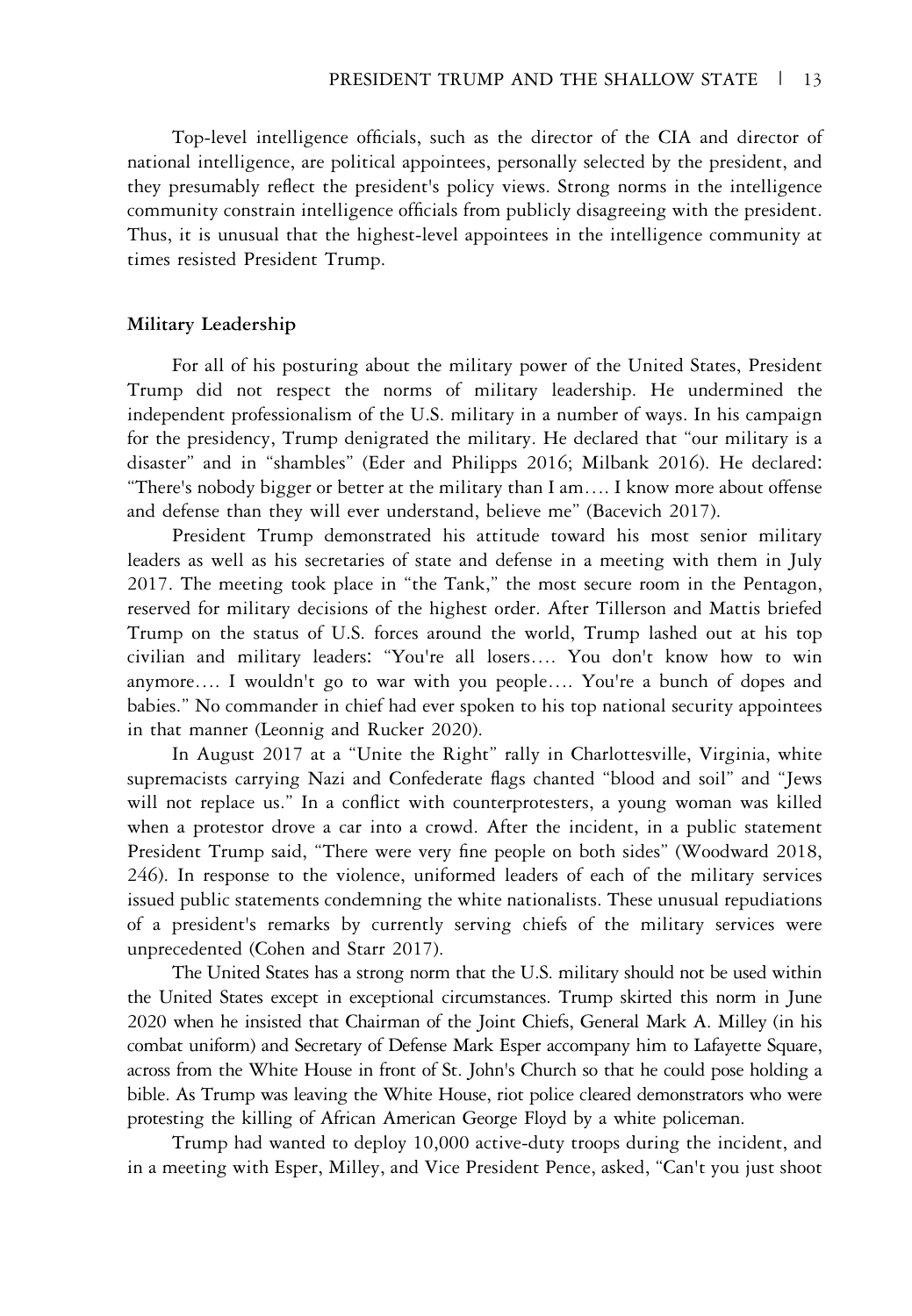them? Just shoot them in the legs or something" (Roche 2022). Esper recalled that Trump was "waiting, it seemed, for one of us to yield and simply agree. That wasn't going to happen" (Pengelly 2022). Trump was enraged by their refusal to act and said to the three: "You're losers! You are all F\*\*\*ing losers!" (Roche 2022).

This episode led former national security officials to break the long-standing norm of not publicly criticizing the commander in chief. Milley apologized for his participation, saying, "I should not have been there." Defense Secretary Esper also said he was against using military troops in domestic situations, except in the "most urgent and dire of situations" (Cooper 2020a).

Given former Secretary of Defense James Mattis's strong feelings about the norm of not criticizing a president in office, it took a lot to move him to go public with his criticism of Trump. After the killing of George Floyd and the driving of protestors from Lafayette Square, Mattis issued a statement condemning the president's actions. "Donald Trump is the first president in my lifetime who does not try to unite the American people—does not even pretend to try." "We are witnessing the consequences of three years without mature leadership." "We know that we are better than the abuse of executive authority that we witnessed in Lafayette Square" (Schmitt and Cooper 2020).

After the killing of George Floyd, proposals were made to rename military bases that were named after Confederate generals. Former Secretary of Defense Robert Gates agreed, saying that the bases named after Confederates represented "the dark side of our history ... The events since the killing of George Floyd present us with an opportunity where we can move forward to change those bases" (Baker 2020). Top military leaders in the Pentagon were favorable to the proposals, but President Trump decided against them (Petraeus 2020). Carefully evading Trump's wishes, Defense Secretary Mark Esper issued guidelines specifying the types of flags that could be displayed in military installations, which would exclude the Confederate flag (Cooper 2020b).

That such entrenched norms were broken by acting and former military leaders demonstrates how dangerous they thought that Trump was for the United States.

After the 2020 election, former general and Trump advisor Michael Flynn suggested that Trump could impose martial law and "take military capabilities … and basically rerun" elections in states won by Biden (Sonmez et al. 2020), and in a White House meeting Trump suggested that voting machines could be seized in order to challenge the established vote count. White House discussions of the use of military force to change the election outcome worried U.S. military leadership so much that the Secretary of the Army, Ryan McCarthy, and the Army Chief of Staff, General James C. McConville, felt it necessary to issue a public statement declaring: "There is no role for the U.S. military in determining the outcome of an American election" (Sonmez et al. 2020). Chairman of the Joint Chiefs of Staff, General Mark Milley, said in a speech, "We do not take an oath to a king or a queen, a tyrant or a dictator. We do not take an oath to an individual…. We take an oath to the Constitution" (Sonmez et al. 2020). Never before in the United States had military leaders felt compelled to reassure the nation that military force would not be used to affect the outcome of an election.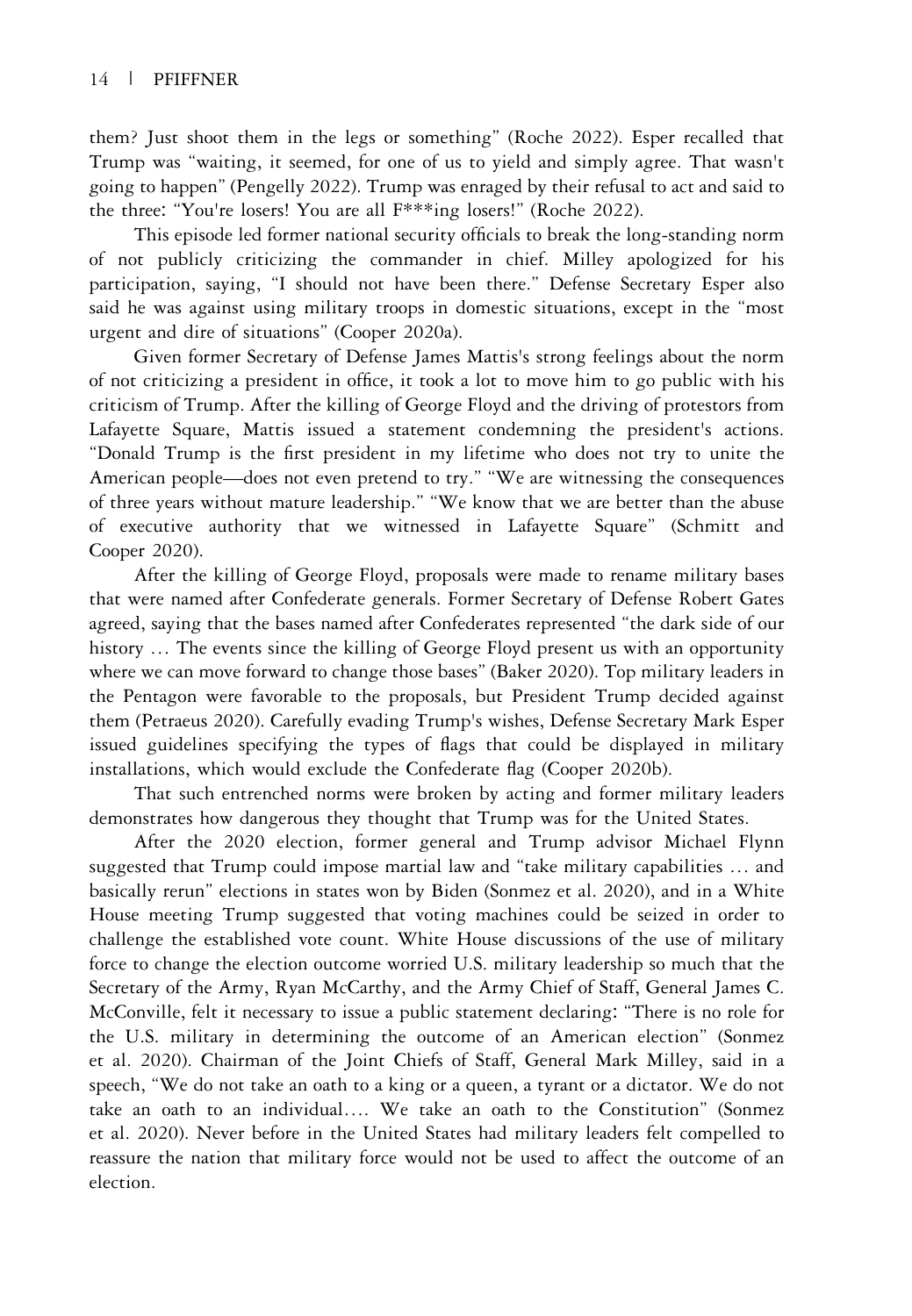Trump's consideration of using military force was so alarming that on January 4, 2021, all 10 of the living former secretaries of defense wrote a public letter stating that "any efforts to involve the U.S. armed forces in resolving election disputes" would be dangerous and potentially criminal. They argued that the Trump appointees in the Defense Department were bound by oath to facilitate the transition of the incoming administration and "refrain from any political actions that undermine the results of the election or hinder the success of the new team" (Former Secretaries of Defense 2021). In his memoir Esper recalled, "The U.S. military was not going to get involved in the election, no matter who directed it. I would intercede" (Chatelain 2022).

In a call with Speaker Nancy Pelosi in January 2021, General Milley agreed with her that Trump was unpredictable and assured her that standard procedures would prevent Trump from using nuclear weapons. Milley also called his Chinese counterpart to reassure him that the United States had no plans to attack China. In order to head off any unexpected actions by the president, Milley called a meeting of officers assigned to the National Military Command Center and told them that if they received any calls from the White House or any irregularity, they were to inform him before taking any action (Woodward and Costa 2021, xiii–xxvii). The only known precedent for a military leader warning of a possible dangerous decision by the president was Secretary of Defense James Schlesinger's order during the impeachment proceedings in 1974 that military commanders not execute any nuclear launch orders from President Richard Nixon without checking with Schlesinger or Secretary of State Henry Kissinger first (Graff 2017; Priess 2018, 51).

On January 9, 2021, with the January 6 insurrection on his mind, General Milley wrote a memo, signed by the Joint Chiefs of Staff, that stated: "January 6, 2021 was a direct assault on the U.S. Congress, the Capitol building, and our Constitutional process. On January 20, 2021… President-elect Biden will be inaugurated and will become our 46th Commander in Chief" (Woodward and Costa 2021, 274). Never before had a U.S. military leader felt the need to publicly assure the nation that the constitutional transfer of power to a new president would take place.

Civilian control of the military, based on the commander in chief clause of the Constitution, is ingrained in the professional training of the U.S. officer corps. President Trump's actions were so alarming to active-duty and former military leaders that they were willing to break long-held traditions of deference to presidents and speak out publicly in criticism of the commander in chief.

#### The Intelligence Community

In line with President Trump's distrust of the career services, he considered the intelligence community to be part of the "deep state," out to undermine his administration (Barnes and Goldman 2020). This distrust grew out of his assertion that there was no attempt by Russia to interfere with the 2016 election, despite the consensus among the CIA, NSA, FBI, and DNI that Russia had in fact tried to influence the 2016 election outcome in Trump's favor.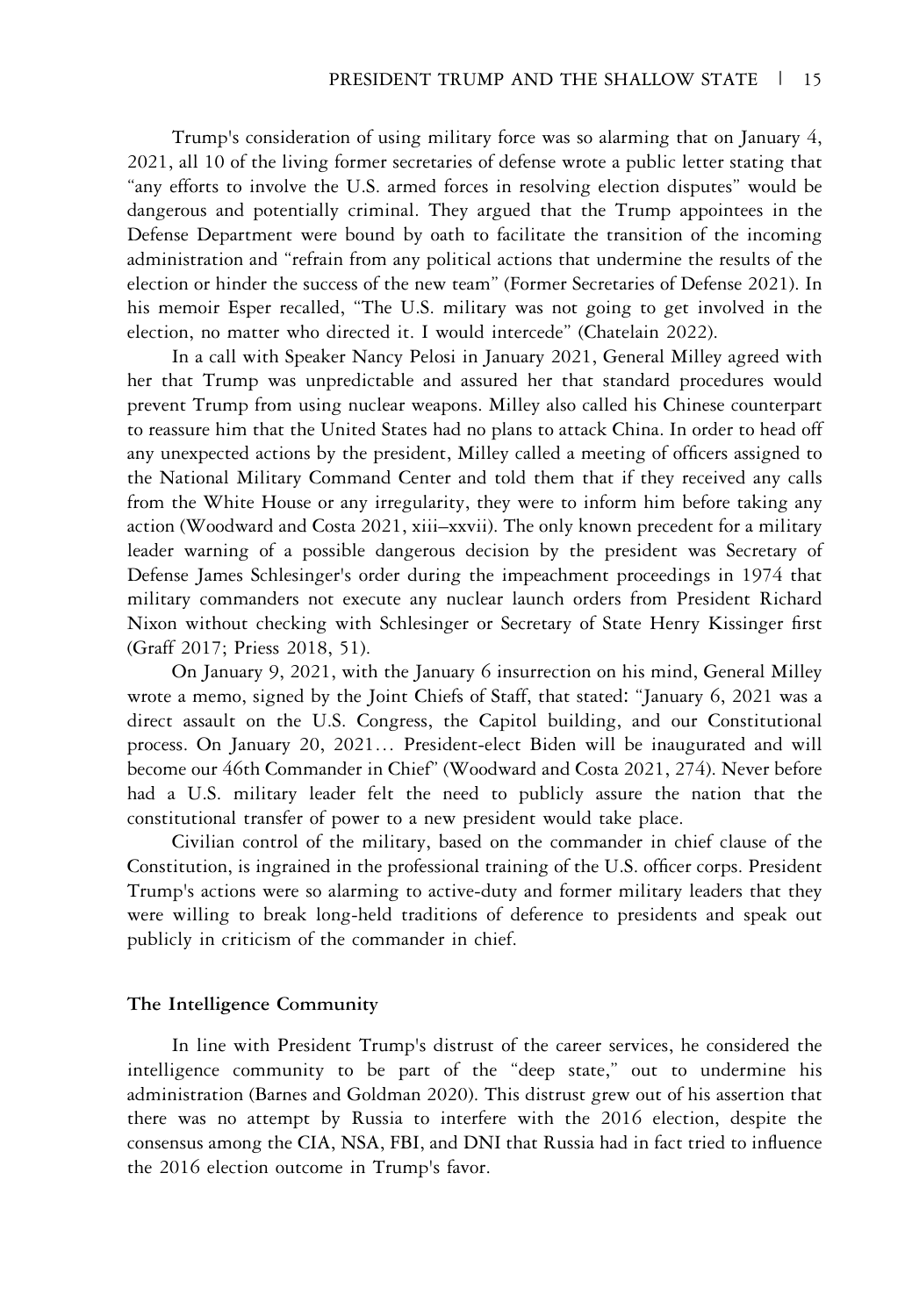In the spring of 2017, Trump's frustration with the intelligence conclusions grew, and he asked Director of National Intelligence Dan Coats and National Security Agency Director Mike Rogers to help him politically by stating publicly that there was not any collusion between the Trump campaign and Russia (Rohde 2020a). He also asked FBI Director Comey to deny publicly that Trump was personally under investigation for possible collusion. All three declined to do what the president asked. Comey and Rogers also contradicted Trump's assertion in March 2017 that the White House had tapped phones in Trump Tower during the campaign (Thrush and Haberman 2017).

In July 2018, President Trump met with Vladimir Putin in Finland and asked him whether Russia had attempted to interfere with the 2016 election. Putin denied the allegation and in a press conference after their private meeting, Trump told the press: "I will tell you that President Putin was extremely strong and powerful in his denial today…. My people came to me, Dan Coats came to me and some others saying they think it's Russia. I have President Putin, he just said it's not Russia. I will say this, I don't see any reason why it would be" (Draper 2020). Trump's statement in such strong terms constituted a public repudiation of the consensus among the top U.S. intelligence services. Presidents do not always get along with the intelligence community, but this broad public rebuke was extraordinary.

In January 2019 in congressional testimony, Director of National Intelligence Dan Coats and CIA Director Gina Haspel, both Trump appointees, testified before Congress in their annual Worldwide Threat Assessment. In their sworn testimony, they noted that North Korea was not likely to give up its nuclear arsenal and that Iran was not violating the nuclear agreement it made in 2016. Trump was upset with their testimony and tweeted: "Perhaps Intelligence should go back to school…. The intelligence people seem to be extremely passive and naïve when it comes to the dangers of Iran. They are wrong!" (Landler 2019). This was another extraordinary public castigation of the intelligence community by Trump. As a result, officials in the Office of the Director of National Intelligence (ODNI) told members of Congress that they would rather not present the traditional annual briefing to Congress in public testimony for fear that it would provoke the president (Bertrand and Lippman 2020). Asserting that "the intelligence agencies have run amok," Trump fired Coats by tweet and replaced him with his political ambassador to Germany as acting director, and then appointed his political ally, Texas Rep. John Ratcliffe, who had very little background in intelligence (Draper 2020).

Trump later fired acting DNI Joseph Maguire for allowing a staffer to testify before Congress about planned Russian interference in the 2020 election (Walcott 2020). Trump remained irritated by Secretary of Defense Esper's apology for accompanying him at the Lafayette Square incident and for his work on renaming military bases named after Confederate generals, and immediately after the 2020 election, Trump fired him by tweet. On November 10, 2020, CIA Director Gina Haspel was upset at the way that Trump fired Esper. She remarked to General Mark Milley, "We are on the way to a right-wing coup" and that Trump was "acting out like a sixyear-old with a tantrum" (Woodward and Costa 2021, 152). When directed by Mark Meadows to fire her deputy in favor of a Trump replacement, she said that she would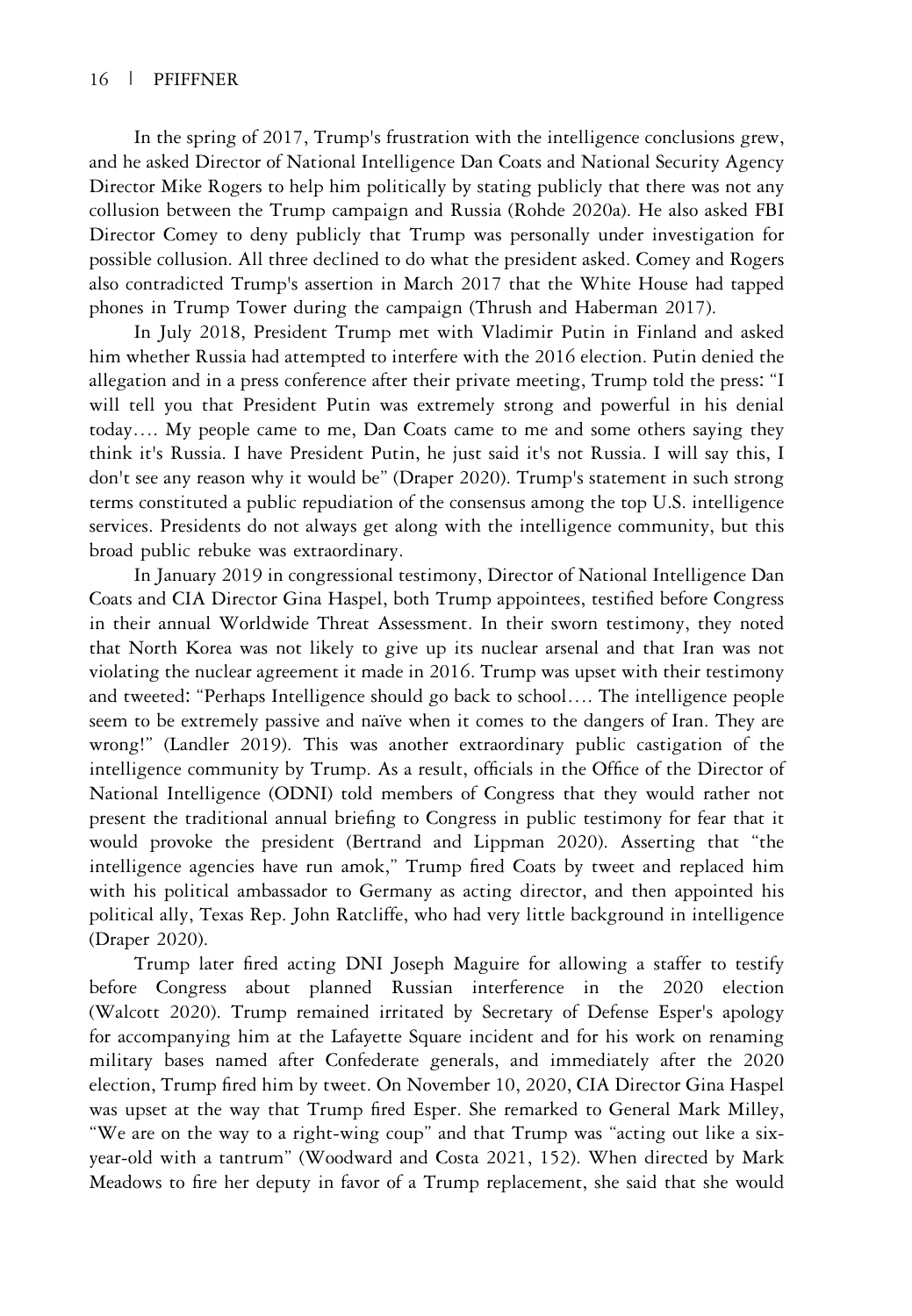resign and he backed down (Woodward and Costa 2021, 156). On November 12, 2020, Trump was considering a U.S. attack on Iran, though General Milley and Secretary of State Mike Pompeo talked him out of it. Haspel remarked to Milley, "We are going to lash out for his ego?" (Woodward and Costa 2021, 160).

#### Vice President Pence

In the contemporary presidency, vice presidents are chosen by presidential candidates (though they are technically nominated by votes at national party conventions) and presumably vice presidents do what presidents want them to. Thus, it was highly unusual for Mike Pence to refuse to bow to Trump's intense pressure on him to reject electoral votes from states that Trump lost when they were counted on January 6, 2021 (Pfiffner 2022).

When Trump was working to overturn the 2020 election, he insisted that the vice president had the authority to reject electoral votes forwarded to Congress from states that had voted for Biden. Trump was putting great pressure on Pence to declare Trump the winner or at least say that the electoral votes were in doubt. On January 5, Trump told Pence: "This is all I want you to do, Mike. Let the House decide the election. I don't want to be your friend anymore if you don't do this" (Woodward and Costa 2021, 228–29). In a call on January 6, Trump told Pence, "You can either go down in history as a patriot, or you can go down in history as a pussy" (Baker et al. 2021).

After consulting with constitutional experts and lawyers, Pence decided that he did not have legal authority to reverse the election and would not break the law for President Trump. Even Dan Quayle, who had been Bush 41's vice president, and who, as president of the Senate on January 6, 1993, had declared that Bill Clinton had been elected president, told Pence, "Mike, you have no flexibility on this. None. Zero. Forget it. Put it away" (Woodward and Costa, 199, 228–30). On January 6, Pence released a letter explaining that "no Vice President in American history has ever asserted" authority to ignore or throw out slates of electoral votes (Woodward and Costa 2021, 240). This led directly to Trump's denunciation of Pence before the mob on January 6 and the chants of "hang Mike Pence" as the Trump-incited mob marched toward the Capitol (Helderman et al. 2020).

On January 29, 2022, in a talk at a political rally, Trump said, "Mike Pence did have the right to change the outcome…. Unfortunately, he didn't exercise that power, he could have overturned the election!" (Goodman and Cochrane 2022). After Trump's declaration, Pence responded, "President Trump is wrong…. I had no right to overturn the election" (Lerer 2022).

## Resignations, Insults, and Turnover

A time-honored way to object to an administration's policies is to resign in protest. At one level, this approach demonstrates that the person is willing to give up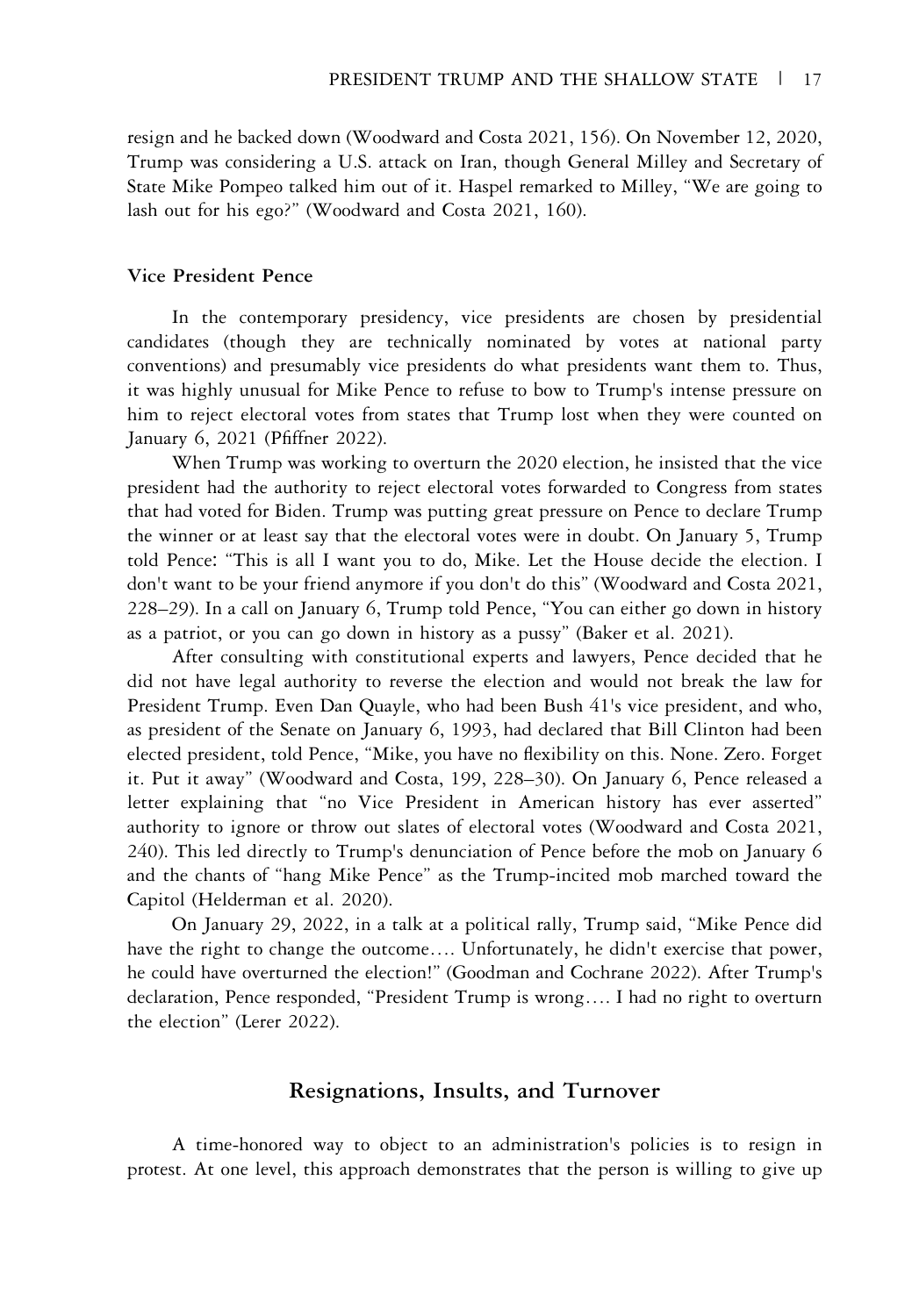high office and income in order to register a strong dissent about policy. But at another level, resignation excludes one from any further ability to affect policy (Nou 2019, 378; Weisband and Frank 1975). Although a number of career civil servants resigned during the Trump administration (Corrigan 2018; Park 2019; Rogin 2017), the number of resignations of high-level officials in the Trump administration was extraordinarily high. Some officials stayed with the Trump administration because they considered themselves "guardians," or in John Bolton's term "axis of adults," to ensure that Trump did not make dangerous decisions (Anonymous 2017; Bolton 2020, 136, 142; Isgur 2020).

In his memoir, Mark Esper explained why he did not resign before he was fired. He said, "I felt I was still able to manage the president and his worst instincts. I don't know who is going to come in behind me, and I didn't have confidence that they would do the things that I was doing—that they would push back. My concern was that they would actually implement some of these outlandish ideas….If you're serious about your oath and putting the country first, then the higher calling was to kind of hang in there and try to keep things steady as she goes" (Lamothe 2022).

Many of the resignations came under pressure; that is, the officials knew that Trump did not want them in office and chose to resign themselves; whether they resigned or were fired was often a matter of interpretation, depending on timing.

The most visible resignation in protest came when Defense Secretary James Mattis decided to leave the administration, following the president's decision to withdraw U.S. troops fighting the Islamic State from Syria and pull back from Afghanistan. In his resignation letter, Mattis made it clear that he disagreed with several aspects of President Trump's approach to national security, for instance, the importance of NATO to Western security and Trump's conciliatory approach to Russia. Mattis also disapproved of Trump's dismissive attitude toward traditional U.S. allies: "we cannot protect our interests or serve that role effectively without maintaining strong alliances and showing respect to those allies" (Mattis 2018). Mattis committed himself to stay in office until his successor was confirmed, but when Trump saw the public reaction to the Mattis letter he removed him from office at the end of 2018. Mattis summarized his reservations about Trump: "When I was basically directed to do something that I thought went beyond stupid to felony stupid, strategically jeopardizing our place in the world and everything else, that's when I quit" (Woodward 2020, 143).

When other presidents wanted to fire high-level officials, they most often allowed them to resign with some face-saving excuse, such as spending more time with their families. This was seldom the case when Trump fired officials, and he often insultingly fired them by tweet (e.g., Priebus, Esper, Nielsen, Tillerson, and Coats, among others).

In addition to firing his appointed officials, Trump often went out of his way to humiliate them publicly after they had left his administration. For instance, Trump called James Mattis "the world's most overrated general" (Perano 2019). He said that Rex Tillerson was as "dumb as a rock" and "lazy as hell" (Raymond and Stieb 2020). According to Trump, John Kelly was in "way over his head" and "went out with a whimper" (Raymond and Stieb 2020). He said that Jeff Sessions, one of his earliest supporters, was a "total joke," "mentally retarded," and "a dumb southerner" (Raymond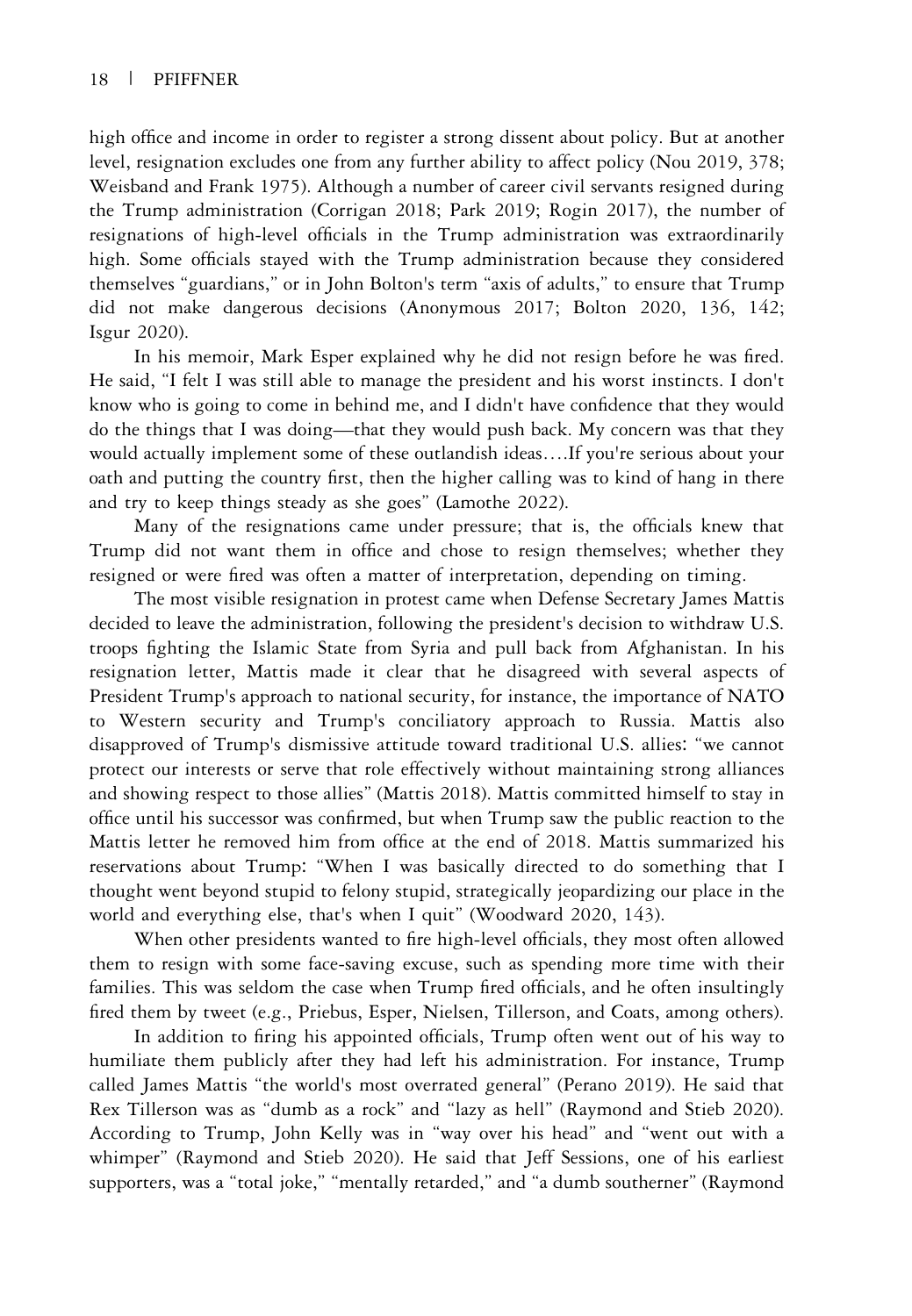and Stieb 2020). William Barr "was slow, lethargic," "a big disappointment," and "groveling," as well as "lazy and cowardly" (Trump 2022). John Bolton was "one of the dumbest people in Washington" (Budryk 2020). Mark Esper was a "stiff" and a "lightweight" (Lamothe 2022).

Given the way Trump treated some of his highest officials, it is no wonder that his administration set records in turnover in both the cabinet and Executive Office of the President (EOP). Kathryn Dunn Tenpas (2021) has calculated the turnover of the highest 65 positions in the EOP (the "A Team") as 92%. In the four years of his term, Trump had four chiefs of staff, four national security advisors, five directors of national intelligence, four press secretaries, and six communications advisors (including acting officials).

Likewise, the turnover in Trump's cabinet (14) exceeded by far the first-term turnover of all presidents since Reagan, with four secretaries of defense, four attorneys general, and four secretaries of homeland security (including acting secretaries), compared with Obama, 2; George W. Bush, 2; Clinton, 4; George H. W. Bush, 8; and Reagan, 6 (Tenpas 2021). Many of the cabinet secretaries resigned under pressure, and several resigned because of the January 6 insurrection at the Capitol: Elaine Chou (Commerce), Betsy DeVos (Education), Alex Azar (HHS), and Chad Wolf (DHS).

## Conclusion

Despite President Trump's complaints about the deep state, it was actually his own presidential appointees in the shallow state who delayed or thwarted his expressed wishes. Perhaps most surprising was the willingness of top-level White House aides director of the National Economic Council, staff secretary, and his counsels—to actively undermine his wishes. The most important members of his cabinet—secretaries of state, defense, homeland security, and justice—were willing to oppose Trump to the extent that they were fired.

The professional military officer corps was sufficiently alarmed at some of Trump's policy directions that they were willing to speak out publicly in criticism of the commander in chief. Intelligence leaders—directors of the CIA and national intelligence were unwilling to change their judgments in order to please the president.

Where does this leave us with respect to the duties and obligations of presidential appointees? Here are three possible options reflected in the illustrations discussed above.

1. In the case of insufficient vetting of policy proposals, it may be legitimate to delay action until the president can be fully informed of the range of objections to a policy before making a final decision. This is the job that a competent chief of staff should be doing in every administration. The problem with Trump was that he was inclined to make a snap decision before a full vetting, and thus it may have been legitimate for his appointees to slow-walk a directive until it could be fully staffed out. Regardless of the wisdom of the president's final decision, a deliberative policy process increases the probability that a president will act rationally.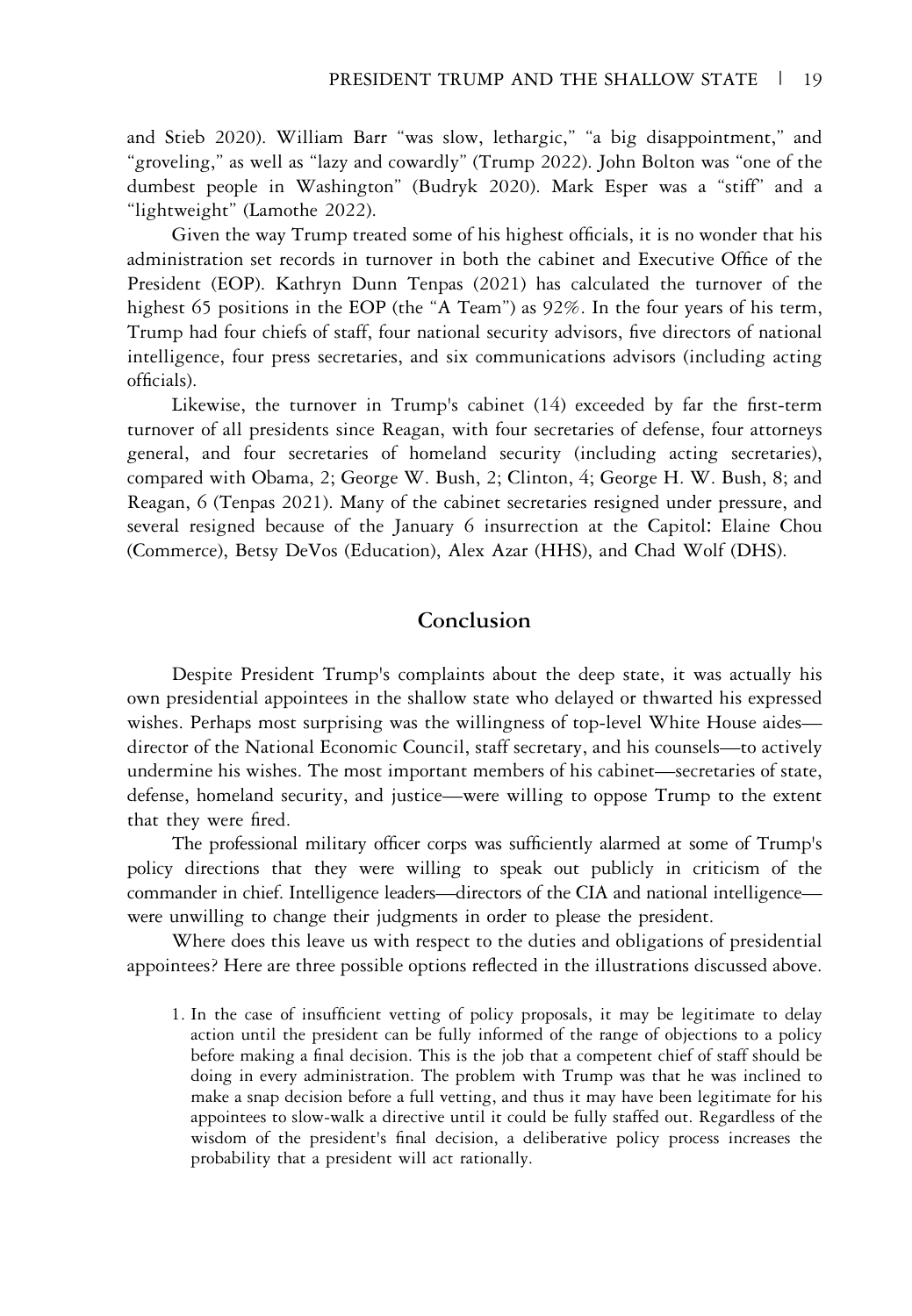- 2. If a presidential appointee disagrees strongly with a fully staffed-out final decision by the president (presuming it is legal and ethical), the appropriate response may be to resign rather than act to sabotage the directive.
- 3. In unusual circumstances (e.g., an order to commit war crimes or an unjustified nuclear launch order), there may be an "in-emergency-break-glass" moment in which an appointee actively undermines a presidential directive (Hayden 2018). But this would be a matter of individual conscience in defense of a higher value than the duty to carry out a presidential directive. However, given the seriousness of undermining a president's directive, once the crisis has passed, an appointee who takes such drastic action should probably resign and publicly explain what higher values justified the extreme actions taken.

Trump was not the only president to have conflicts in his White House staff or who requested the resignations of cabinet secretaries, but his leadership style led to record turnover in his White House and cabinet appointees. Compared with other recent presidents, he was far more brutal by tweeting his "terminations" publicly, often without forewarning to those he was firing, and by insulting them after they had left his administration. Vice President Pence was one of the most low-visibility and acquiescing vice presidents in modern times, but even he was unwilling to do Trump's bidding and break the law by attempting to disqualify electoral votes for Joe Biden that were ratified in state capitols.

President Biden in many ways took the opposite approach to presidential leadership than President Trump. Future presidents have two models of leadership to follow: the model followed by all other modern presidents or the approach taken by President Trump.

## References

- Anonymous (Miles Taylor). 2018. "I Am Part of the Resistance inside the Trump Administration." New York Times, September 5.
- Bacevich, Andrew J. 2017. "Leave It to the Generals: A Nonstrategy for Afghanistan." New Republic, November 8.
- Baker, Peter. 2017. "Trump Doubles Down on Threats Against North Korea as Nuclear Tensions Escalate." New York Times, August 10.
- Baker, Peter. 2020. "Robert Gates Calls to Replace Base Names from 'Dark Side of Our History'." New York Times, June 14.
- Baker, Peter, and Maggie Haberman. 2018. "Trump Lashes Out after Reports of Quiet Resistance by Staff." New York Times, September 5.
- Baker, Peter, Maggie Haberman, and Annie Karni. 2021. "Pence Reached His Limit with Trump: It Wasn't Pretty." New York Times, January 12.
- Baker, Peter, and Gardiner Harris. 2017. "Deep Divisions Emerge in Trump Administration as North Korea Threatens War." New York Times, August 9.
- Baker, Peter, and David Sanger. 2017. "Trump Says Tillerson Is 'Wasting His Time' on North Korea." New York Times, October 1.
- Baker, Peter, Michael Schmidt, and Maggie Haberman. 2017. "Citing Recusal, Trump Says He Wouldn't Have Hired Sessions." New York Times, July 19.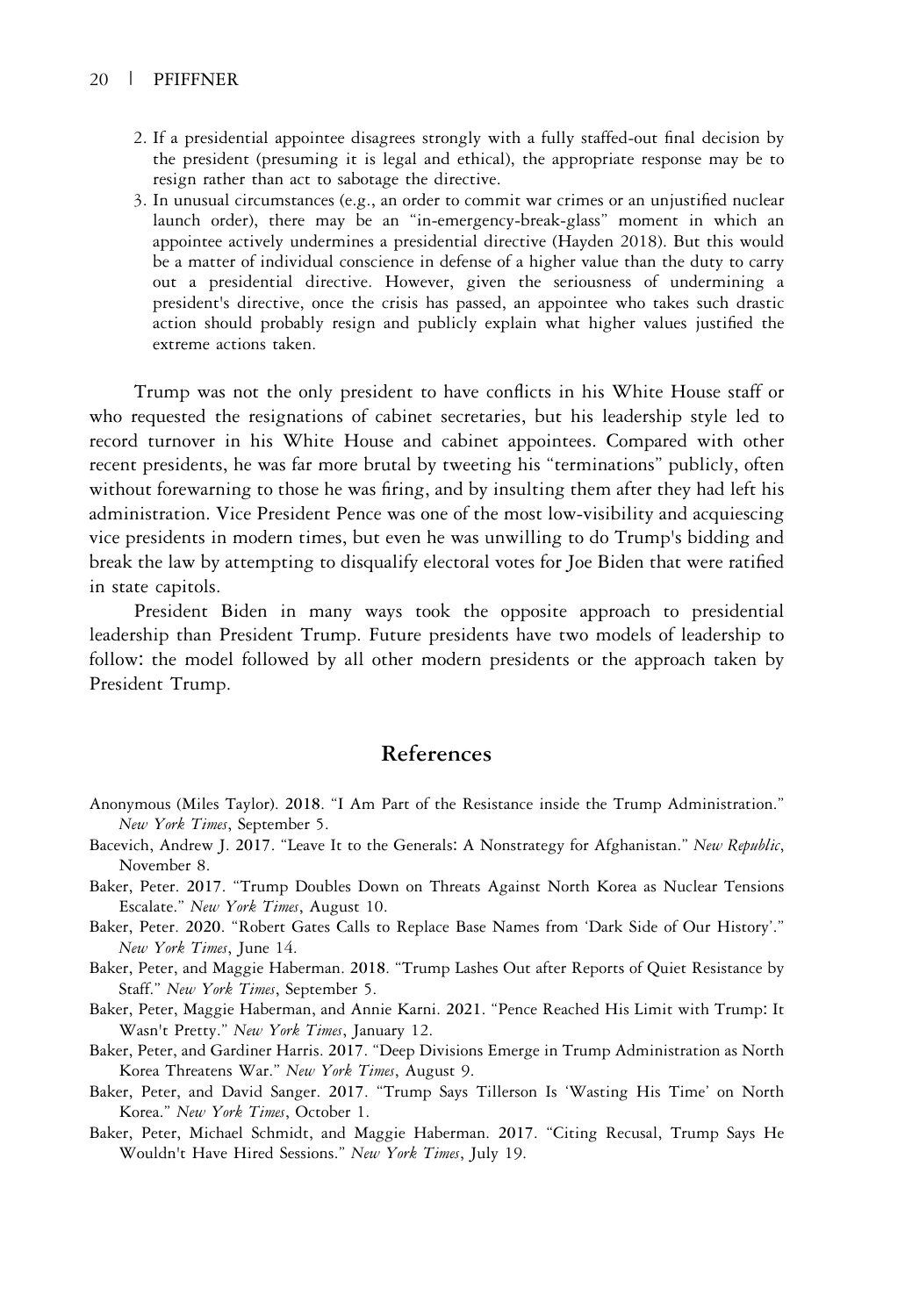Barnes, Julian, and Adam Goldman. 2020. "For Spy Agencies, Briefing Trump Is a Test of Holding His Attention." New York Times, May 21.

Bat, John. 2017. "Mattis Contradicts Trump on North Korea." CBS News, August 30.

- Benner, Katie, and Michael Schmidt. 2020. "Barr Acknowledges Justice Dept. Has Found No Widespread Voter Fraud." New York Times, December 1.
- Bertrand, Natasha, and Daniel Lippman. 2020. "Trump Tightens His Grip on Intelligence." Politico, February 26.
- Blake, Aaron. 2018. "Rex Tillerson on Trump: 'Undisciplined and Doesn't Like to Read' and Tries to Do Illegal Things." Washington Post, December 7.
- Bolton, John. 2020. The Room Where It Happened. New York: Simon & Schuster.
- Budryk, Zack. 2020. "Trump Calls Bolton 'One of the Dumbest People in Washington'." The Hill, December 20.
- Chatelain, Ryan. 2022. "Missiles in Mexico, Shooting Protestors, and More." The Guardian, May 6.
- Cohen, Zachary, and Barbara Starr. 2017. "U.S. Military Leaders Condemn Racism after Charlottesville Violence." CNN, August 16.
- Conway, Madeline. 2017. "Trump Muses on Sessions, Health Care at Press Conference." Politico, July 25.
- Cooper, Helene. 2020a. "Milley Apologizes for Role in Trump Photo Op: 'I Should Not Have Been There'." New York Times, June 11.
- Cooper, Helene. 2020b. "Pentagon Sidesteps Trump to Ban the Confederate Flag." New York Times, July 17.
- Corrigan, Jack. 2018. "The Hollowing Out of the State Department Continues." The Atlantic, February 11.
- Crouch, Jeffrey, Mark Rozell, and Mitch Sollenberger. 2020. The Unitary Executive Theory: A Danger to Constitutional Government. Lawrence: University Press of Kansas.
- Draper, Robert. 2020. "Unwanted Truths: Inside Trump's Battles with U.S. Intelligence Agencies." New York Times, August 8.
- Eder, Steve, and Dave Philipps. 2016. "Donald Trump's Draft Deferments: Four for College, One for Bad Feet." New York Times, August 1.
- Esper, Mark. 2022. A Sacred Oath. New York: William Morrow.
- Former Secretaries of Defense: Ashton Carter, Dick Cheney, William Cohen, Mark Esper, Robert Gates, Chuck Hagel, James Mattis, Leon Panetta, William Perry, and Donald Rumsfeld. 2021. The Time for Questioning the Elections Results Has Passed. Washington Post, January 4.
- Glennon, Michael J. 2017. "Security Breach: Trump's Tussle with the Bureaucratic State." Harper's Magazine, June.
- Goodman, J. David, and Emily Cochrane. 2022. "Trump Says He Would Consider Pardons for Jan. 6 Defendants if Elected." New York Times, January 30.
- Graff, Garrett. 2017. "The Madman and the Bomb." Politico, August 11.
- Haberman, Maggie. 2019. "Trump Ordered Officials to Give Jared Kushner a Security Clearance." New York Times, February 28.
- Haberman, Maggie. 2022. "Trump Proposed Launching Missiles into Mexico." New York Times, May 5.
- Hayden, Michael. 2018. "Democracy Is Alive in Trump Era." The Hill, September 10.
- Heclo, Hugh. 1977. A Government of Strangers. Washington, DC: Brookings Institution.
- Helderman, Rosalind, Jon Swaine, and Michelle Ye Hee Lee. 2020. "Despite Trump's Intensive Hunt for Voter Fraud, Officials in Key States Have So Far Identified Just a Small Number of Possible Cases." Washington Post, December 23.
- Isgur, Sarah. 2020. "We in the 'Shallow State' Thought We Could Help." Washington Post, December 23.
- Keneally, Meghan. 2017. "Timeline Leading Up to Jeff Sessions' Recusal and the Fallout." ABC News, July 26.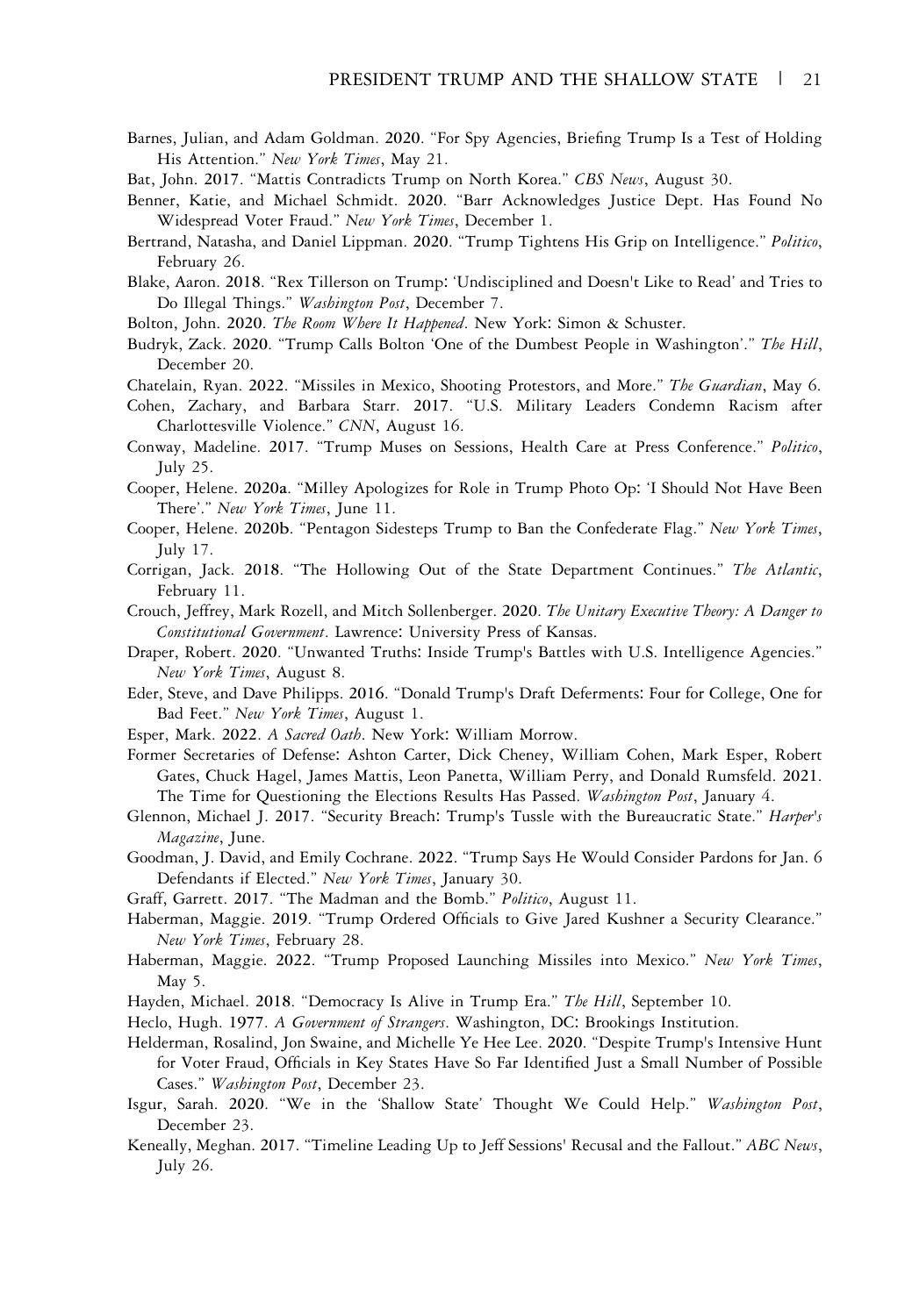- Kettl, Donald. 2017. "The Clumsy War Against the 'Administrative State'." Public Administration Review 77(5): 639–40.
- Lamothe, Dan. 2022. "Trump Wanted to Court-Martial Prominent Retired Officers. Washington Post, May 11.
- Landler, Mark. 2019. "An Angry Trump Pushes Back Against His Own 'Naïve' Intelligence Officials." New York Times, January 30.
- Leonnig, Carol, Josh Dawsey, and Gabriel Pogrund. 2018. "Trump Privately Revived the Idea of Firing Sessions This Month." Washington Post, August 28.
- Leonnig, Carol D., and Philip Rucker. 2020. "'You're a Bunch of Dopes and Babies': Inside Trump's Stunning Tirade Against Generals." Washington Post, January 17.
- Leonnig, Carol D., and Philip Rucker. 2021. A Very Stable Genius. New York: Penguin Press.
- Lerer, Lisa. 2022. "Trump Is Wrong,' Pence Says of False Claim about Overturning Election." New York Times, February 4.
- Lewis, David E. 2012. "The Personnel Process in the Modern Presidency." Presidential Studies Quarterly 42(3): 577–96.
- Mattis, James. 2018. Letter to President Trump. December 20. https:[//www.documentcloud.org/](https://www.documentcloud.org/documents/5656065-Resignation-Letter-From-Defense-Secretary-James.html) [documents/5656065](https://www.documentcloud.org/documents/5656065-Resignation-Letter-From-Defense-Secretary-James.html)-Resignation-Letter-From-Defense-Secretary-James.html.
- Milbank, Dana. 2016. "Donald Trump's War with the U.S. Military." Washington Post, September 9.
- Miroff, Nick, and Josh Dawsey. 2019. "'Take the Land': President Trump Wants a Border Wall." Washington Post, August 27.
- Moynihan, Donald. 2021. "You Should Be More Worried about Politicization of the Career Public Service." Substack, September 28.
- Moynihan, Donald, and Alisdair Roberts. 2021. "Dysfunction by Design: Trumpism as Administrative Doctrine." Public Administration Review 81(1): 152–56.
- Mueller, Robert. 2019. Report on the Investigation into Russian Interference in the 2016 Election. Vols. I and II. Washington, DC: Department of Justice.
- Nakamura, David, and Anne Gearan. 2017. "In U.N. Speech, Trump Threatens to 'Totally Destroy North Korea' and Calls Kim Jon Un 'Rocket Man'." Washington Post, September 19.
- Nou, Jennifer. 2016. "Bureaucratic Resistance from Below." Yale Journal on Regulation, November 16. https:[//www.yalejreg.com/nc/bureaucratic](https://www.yalejreg.com/nc/bureaucratic-resistance-from-below-by-jennifer-nou/)-resistance-from-below-by-jennifer-nou/.
- Nou, Jennifer. 2017. "Taming the Shallow State." Yale Journal on Regulation, February 28. [https](https://www.yalejreg.com/nc/taming-the-shallow-state-by-jennifer-nou/):// [www.yalejreg.com/nc/taming](https://www.yalejreg.com/nc/taming-the-shallow-state-by-jennifer-nou/)-the-shallow-state-by-jennifer-nou/.
- Nou, Jennifer. 2019. "Civil Servant Disobedience." Chicago-Kent Law Review 94: 349–81.
- O'Connell, Anne Joseph. 2021. "Statement Prepared for the House Committee on Oversight and Reform: Revitalizing the Federal Workforce." February 23.
- Olorunnipa, Touluse, and Cleve Wootson. 2020. "In Challenging Election Defeat, Trump Cements His Control over the Republican Party." Washington Post, December 12.
- Park, Chuck. 2019. "I Can No Longer Justify Being a Part of Trump's 'Complacent State.' So I'm Resigning." Washington Post, August 8.
- Peiser, Jaclyn. 2020. "Trump Lashes Out as Former Top DHS Official Reasserts That Election Was 'Secure'." Washington Post, November 30.
- Pengelly, Martin. 2022. "Esper Book Details Trump Rage at Pence." The Guardian, May 6.
- Perano, Ursula. 2019. "Trump Trashes Mattis." Axios, October 16.
- Petraeus, David. 2020. "Take the Confederate Names Off Our Army Bases." The Atlantic, June 9.
- Pfiffner, James P. 2008. Power Play: The Bush Presidency and the Constitution. Washington, DC: Brookings Institution Press.
- Pfiffner, James P. 2018. "Organizing the Trump Presidency." Presidential Studies Quarterly 48(1): 153–56.
- Pfiffner, James P. 2019. "Public Administration Ethics in the Age of Trump." Paper presented at the Annual Convention of the American Political Science Association.